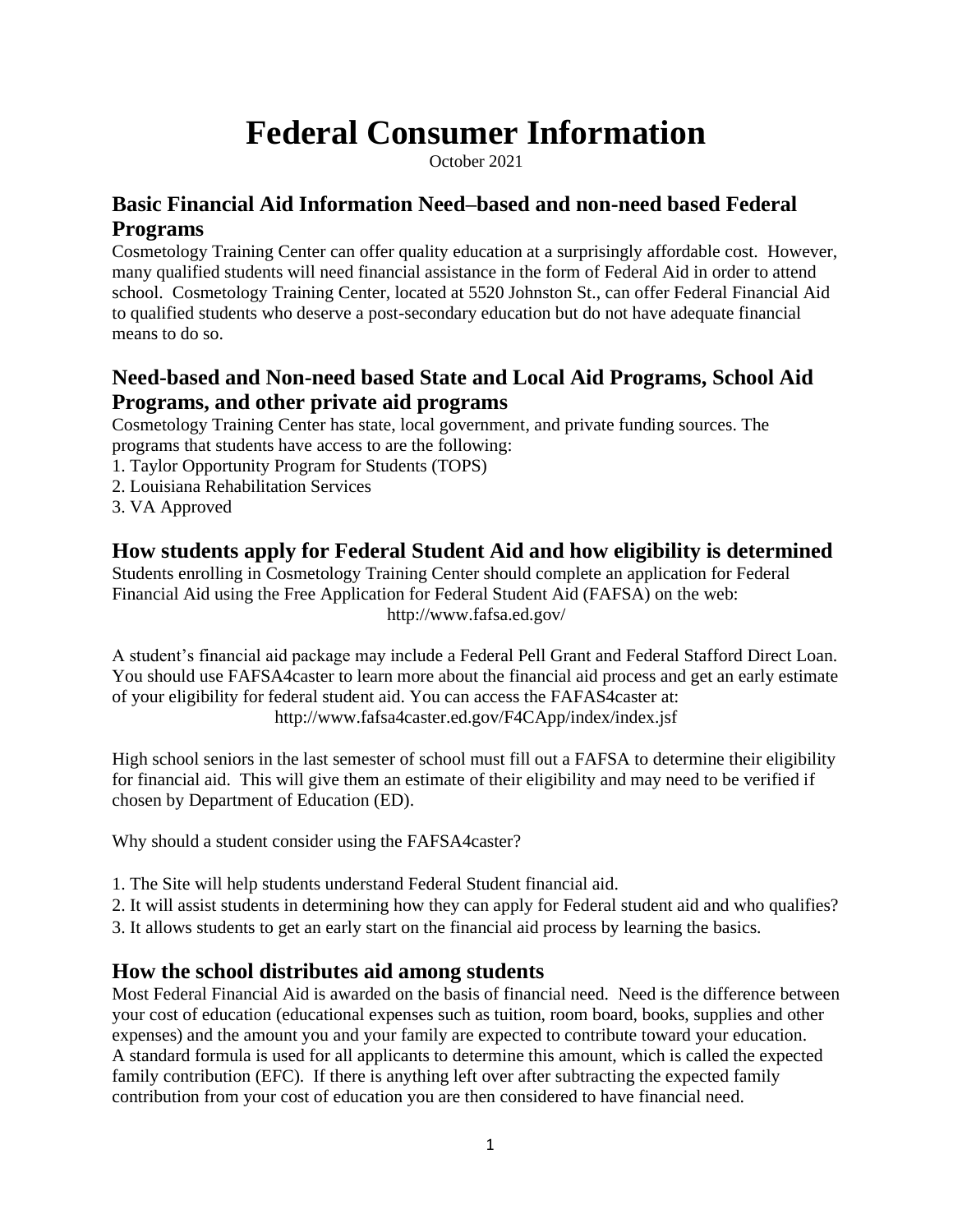### **The rights and responsibilities of a Student receiving Federal Student Aid**

The student has the right to ask the school:

- $\Box$  The name of its accrediting and its licensing organizations.
- $\Box$  About its programs; it's instructional, laboratory, its physical facilities, and it's faculty.
- $\Box$  What the cost of attending is and the institutions policies concerning refunds and Return to Title IV (R2T4) to students who drop out.
- What financial assistance is available at Cosmetology Training Center; including information on all federal, state, local, private and institutional financial aid programs.
- $\Box$  What the procedures and deadlines are for submitting an application for each available financial aid program.
- $\Box$  How it determines a student's eligibility and need for financial aid.
- $\Box$  How much of your financial need, as determined by the school, has been met.
- To explain each type and amount of assistance in your financial aid package.
- $\Box$  What the interest rate is on any student loan you have, the total amount you must repay, when a student must start repaying.
- $\Box$  What is deferment of repayment or forbearance for certain defined periods. How to know if you qualify and how do you request deferment or forbearance.
- □ Provide written information on student's loan obligations and information on your rights and responsibilities as a borrower.
- $\Box$  To reconsider your aid package, if you believe a mistake has been made, or if your enrollment or financial circumstances have changed.
- $\Box$  How the school determines when and whether you are making satisfactory progress (SAP) and what happens if you fail to maintain SAP. How failing to maintain SAP affects your title IV eligibility.
- What special facilities and services are available to student with disabilities and how to request a reasonable accommodation?

It is the student's responsibility to:

- $\Box$  Review and consider all the information about the school's program before enrolling.
- $\Box$  Pay special attention to the application process for Federal student financial aid, complete it accurately, and submit it on time to the right place. Errors on the FAFSA can delay or prevent your receiving aid timely
- $\Box$  Know and comply with all deadlines for applying and reapplying for aid.
- $\Box$  Provide all enrollment and verification documentations, corrections, and/or new information requested by either the financial aid officer or the agency to which you submitted the application.
- $\Box$  Notify the school of any information that has changed since you applied.
- $\Box$  Read, understand, and keep copies of all forms you were asked to sign.
- $\Box$  Ensuring you are aware that you must start making monthly repayment on your student loan after your grace period ends, unless you have a deferment or forbearance. When you sign your master promissory note (MPN), you are agreeing to repay your loan.
- $\Box$  Attend an exit interview at the time you leave the school to determine the net balance of your account with the school as well as the net balance of any student loan.
- $\Box$  Notify the school of a change in your name, address, phone number, or attendance status (full/part-time student). If you have student loans, you must notify your lender of these changes.
- Understand your school's refund policy.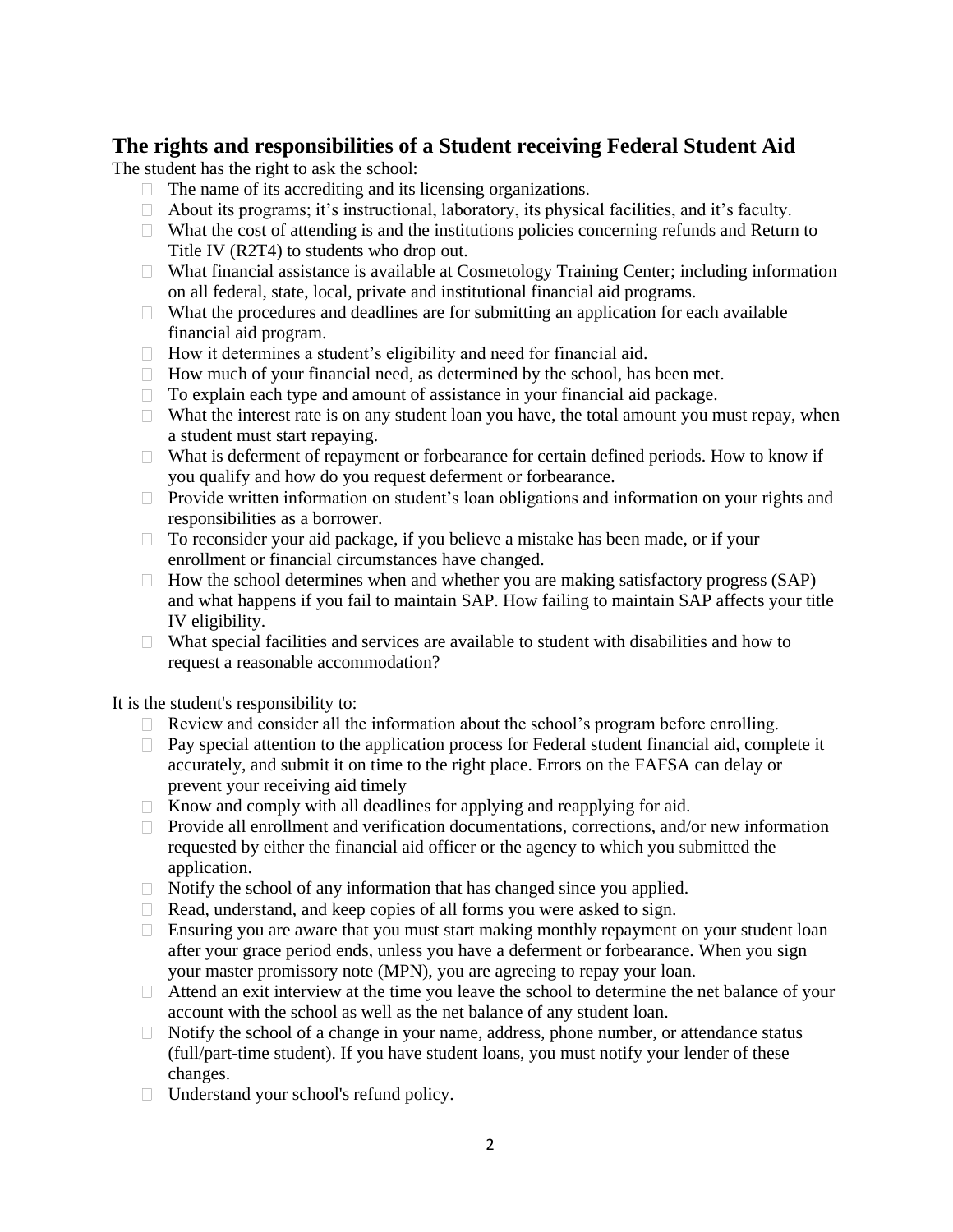- $\Box$  Understand and comply with the enrollment status, financial charges, financial terms, time allowed to complete, refund policy and termination procedures as specified in the enrollment contract you will be asked to sign.
- $\Box$  Understand that you may be responsible and have liability for portions of Title IV funds returned by the institution on your behalf.
- $\Box$  Understand that there could be liabilities when errors are made as a result of inconsistent information provided by the student that results in funds being awarded that a student was not eligible for that were advanced to you or credited to your school account.

## **How and when will financial aid be disbursed?**

Financial Aid and Title IV funds will be disbursed at 0, 450, 900, and 1200 hours for Cosmetology; 0 and 375 hrs for Teacher Training. Students must meet these clock hour requirements in order to be eligible for Title IV funding disbursement. Each student will be evaluated on an individual basis to determine eligibility based on total cumulative hours and weeks in each payment period.

## **The terms and conditions of any employment that is part of the financial aid package**

Cosmetology Training Center does not employ any students who are currently receiving financial aid and are attending the school programs.

## **The terms of, the schedule for, and the necessity of loan repayment and required loan exit counseling.**

The formula for determining the amount of loans is: **(Cost of Attendance) – Minus (EFC) –Minus (estimated financial assistance) = (Need for subsidized Stafford)**  An unsubsidized loan can replace the EFC.

## **Application for Loan:**

To receive a Stafford Direct Loan, a student must complete a Free Application for Federal Student Aid and a Master Promissory Note. (MPN)

In the traditional paper process, the MPN might be completed at the school by the student and submitted to the lender or school. In other cases the school certifies the loan based on the student's acceptance of the aid package, and the lender or the school's servicer sends the MPN to the student for signature. Regardless of how this is done, the Borrowers' Rights and Responsibilities Statement must be provided to the borrower with the MPN.

Required borrower information on the MPN:

The MPN contains identifying information including name, permanent address, a date of birth, social security number, driver's license number, and two personal non-student adult references with U.S. addresses. The borrower must read, sign and date the MPN.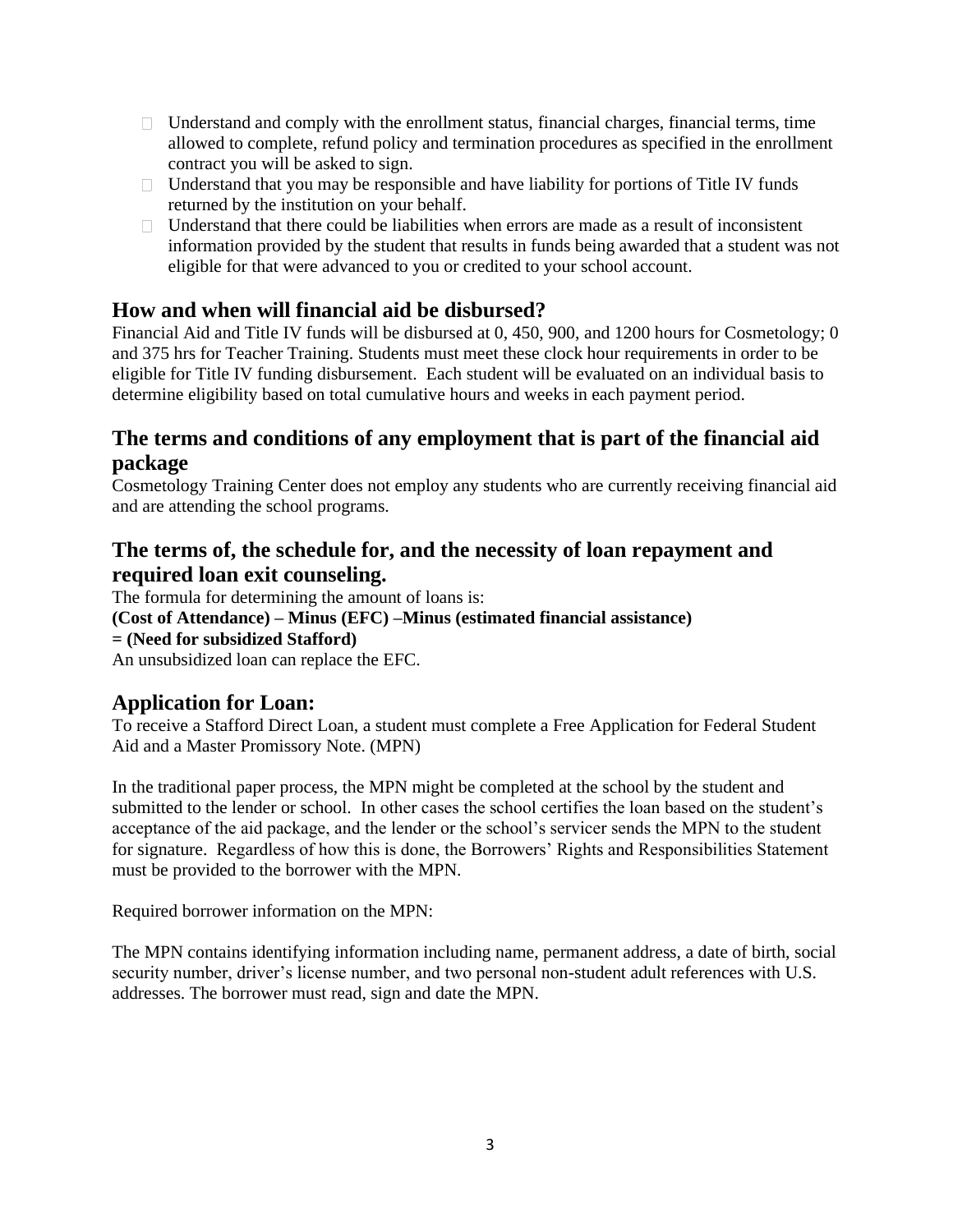### **Adverse Credit History of Borrowers of Plus (Loan)**

The parent may not have adverse credit to borrow a PLUS. This is defined in the regulations as the applicant being 90 days or more delinquent on a debt or having been subject in the last five years to a default determination, bankruptcy discharge, foreclosure, repossession, tax lien, wage garnishment or write off of an FSA debt. The absence of any credit history is not considered adverse credit. Lenders may establish more restrictive credit standards for determining adverse credit. If the parent borrower has an adverse credit history the applicant has the option of receiving a PLUS using a creditworthy endorser. If an endorser is used a separate Endorser Addendum is required for each PLUS loan. If an endorser is involved a new MPN must be used. The endorser is only liable for the specific loan or loans he/she has agreed to endorse.

#### **School Certifies/Originates the Loan:**

The school's primary responsibilities in the loan application process are to ensure the completeness and accuracy of the MPN based on information it has available.

Checklist for loan certification:

For all Federal Direct Loans programs applications the school must:

- 1. Confirm that the student and parent meet the definition of eligible borrower. This would include the student's grade level, loan period and the amounts of the disbursements as well as the student's enrollment status and anticipated completion/graduation date. The school must confirm the student's dependency status for PLUS. Check on NSLDS to check the student's financial aid history, including loan limits. It must document the student's COA, EFC and estimated Financial Aid in the student's file. It must be available to the lender, guarantor, or the Department.
- 2. Determine the student's enrollment status and SAP
- 3. Review NSLDS information on ISIR to ensure that the student (or both the student and parent in the case of PLUS loan) is not in default on any FSA loan and does not owe a refund on any FSA grant or scholarship and will not exceed the annual or aggregate loan limits applicable to borrowers.
- 4. Ensure the amount of the loan in combination with other aid will not exceed the student's financial need or the annual or aggregate loan limit.

For Federal Direct Stafford Loan the school must also:

- 1. Determine the student's Pell grant eligibility (for a sub Stafford the need analysis must use official EFC calculated by the Department to determine the student's financial need), and if eligible include the grant in the student's aid package.
- 2. For an unsubsidized Stafford loan, first determine the student's eligibility for a Stafford loan
- 3. Prorate Stafford loans for programs of study that are shorter than an academic year and for programs in which the remaining period of study is less than an academic year in length
- 4. Ensure that the loan disbursement dates meet the cash management and disbursement requirements for Stafford loans.

A separate PLUS MPN is required for each dependent student or if both parents want to borrow individually on behalf of the student.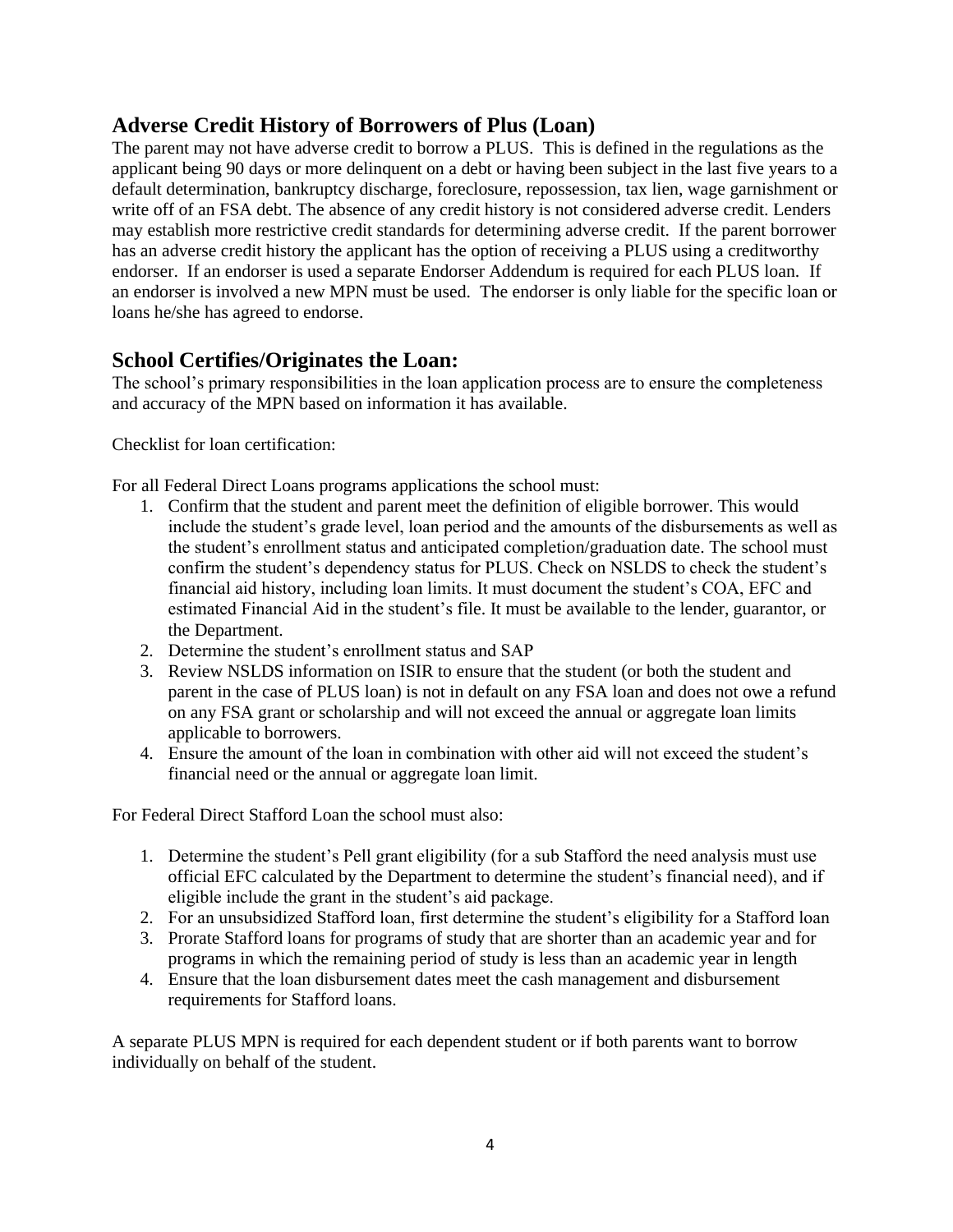## **Additional Unsub Direct Stafford:**

Dependent students whose parents are unable to borrow PLUS loans due to adverse credit or other exceptional circumstances may receive additional unsubsidized amounts at the same level as independent undergrad students. The amounts are limited.

#### **Guidelines for determining student's eligibility:**

- $\Box$  Parent's unwillingness to borrow a PLUS does not make the dependent student eligible
- $\Box$  The aid administrators belief that a parent should not borrow a PLUS does not make the student eligible
- Only one parent must apply for a PLUS and be denied based on adverse credit history. However if both parents apply independently and one is approved and one denied, the student is not eligible for increased loan amounts.
- $\Box$  The parents denied of PLUS based on adverse credit in one year does not support the dependent's eligibility in subsequent years.
- $\Box$  The dependent student may become eligible at any time during an academic year if the parent has been approved and later denied.
- $\Box$  The dependent student may be eligible for increased unsubsidized loan amounts if you determine and document that other exceptional circumstances exist that will prevent a student from borrowing:
- $\Box$  The parent is incarcerated and therefore ineligible
- Parent's whereabouts are unknown
- □ Parents income limited to Public Assistance or disability and you have evidence that the lender that makes loans to students and parents at the school has denied a PLUS loan or will not make a PLUS loan to a parent under its lending policy due to the parent's existing debt burden, income to debt ratio, likely inability to repay or other credit standards.

#### **Scheduling Disbursements:**

Disbursements will be established with the lender. This is the date that the funds are disbursed to the student. In keeping with the three day turnaround time for payment of FSA funds to the student. For Stafford Direct Loans the school may request the Stafford Direct funds may be provided on the thirty first day of classes for the first payment period for a first year, first time Stafford Direct Loan borrower

#### **Exit Counseling**

All students who are graduating or withdrawing from school must receive exit counseling. The school will ensure that students receive exit counseling before they leave school. Counseling may be provided in person (individually or in groups), or using audiovisual materials. As with entrance counseling, exit counseling is offered on the Web by guarantors and lenders. Student borrowers should be advised to complete online exit counseling or come to the counseling session at the school shortly before graduating, or ceasing at least half-time enrollment. Financial Aid Staff at the Cosmetology Training Center are reasonably available to answer questions from student borrowers. One of the borrowers' obligations is to participate in an exit counseling session.

Some of the same material presented at the entrance counseling session will again be presented during exit counseling. The emphasis shifts to more specific information about loan repayment and debt-management strategies.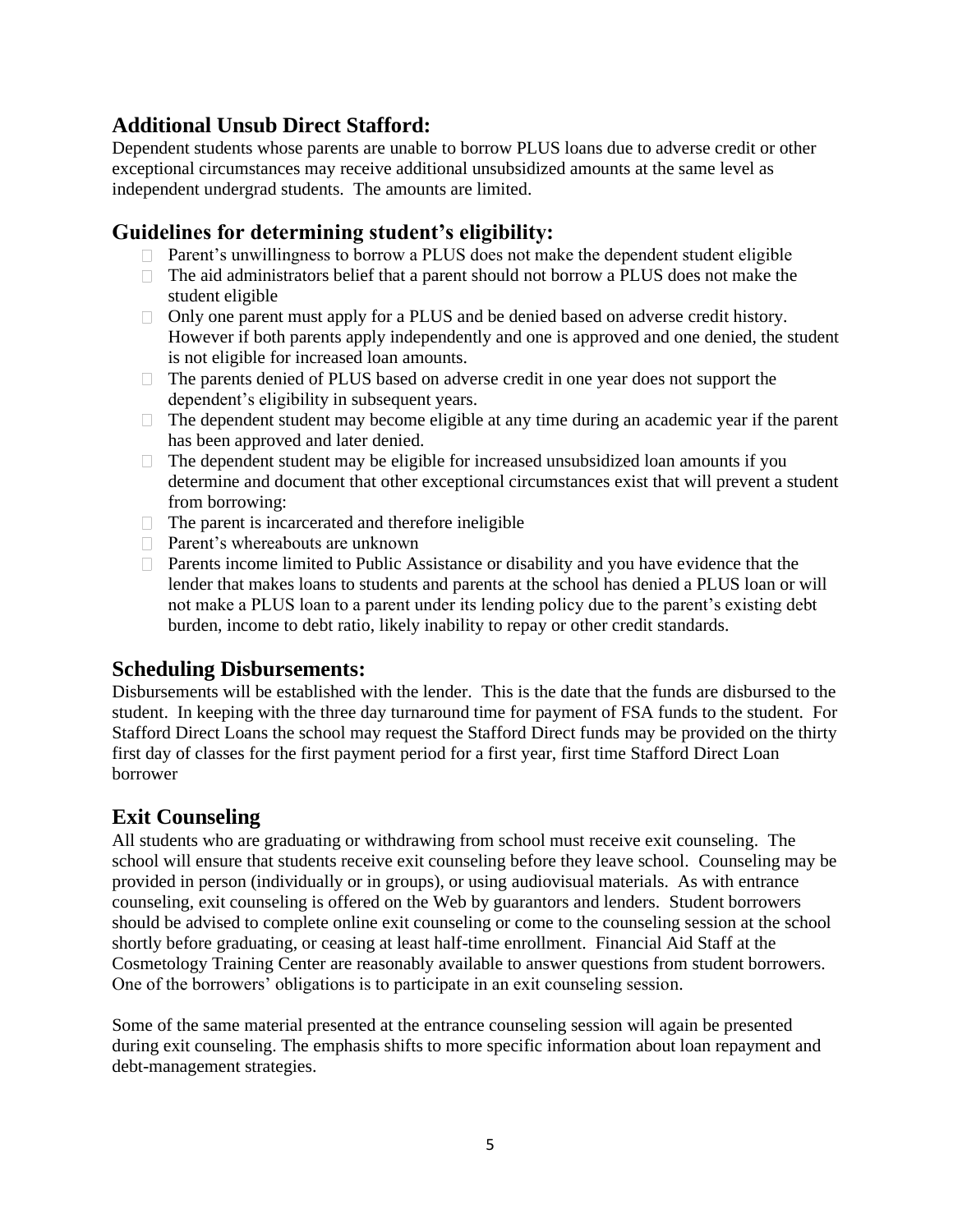The following information will be provided as part of exit counseling:

- 1. Exit counseling emphasizes the seriousness and importance of the repayment obligation.
- 2. The lender sends payment coupons or billing statements as a convenience for the borrowers. Not receiving them does not relieve the borrower of his or her obligation to make payments.
- 3. Many lenders encourage borrowers to set up electronic debiting of bank accounts to repay their loans.

The regulations require that exit counseling describes the likely consequences of default, including adverse credit reports, and litigation. Students will be informed of the charges that might be imposed for delinquency or default, such as lenders or guarantor's collection expenses (including attorney's fees). Defaulters often find that repayment schedules for loans that have been accelerated are more stringent than the original repayment schedule. A defaulter is no longer eligible for any deferment provisions, even if he or she would otherwise qualify. The defaulter's federal and state tax refunds may be seized and wages garnished, and the borrower loses eligibility or any further funding from the FSA programs.

The student will receive an explanation of the use of the Master Promissory Note. The student will be advised to read carefully the MPN and the Borrowers Rights and responsibilities statement again.

Emphasis will be given that repayment is required, regardless of educational outcome or subsequent employability. The student borrower will be informed that they are obligated to repay the full loan even if they did not finish the program, cannot obtain a job after graduation, or is dissatisfied with the school's educational program or other services.

Sample monthly repayment accounts will be provided. The borrower will be given an estimate of the average anticipated monthly payments based on their indebtedness (or the average indebtedness of Stafford borrowers at our school or in the same program). The borrower will receive a sample loan repayment schedule based on their total indebtedness. A loan repayment schedule will usually provide more information than just the expected monthly payment. For instance, it would show the varying monthly amounts expected in a graduated repayment plan.

The lending organization is not required to send the repayment schedule to the student until the grace period.

Repayment options will be reviewed with the student. The counseling will review the payment options, such as the standard, extended, graduated and income-contingent income sensitive plans. The option of consolidating loans will also be discussed. Consolidation loans are available through the Federal Direct Student Loan Program.

Debt Management Strategies will be discussed. The counselor will stress the importance of developing a realistic budget, based on the student's minimum salary requirements. It is helpful to have the student's budget reflect the loan payment as a fixed cost, like rent and utilities.

Forbearance, deferment, and cancellation options will be discussed including*:* 

1. If a student cannot make scheduled payments and does not qualify for a deferment, the lender may allow the student to temporarily make smaller payments or temporarily stop making payments. Interest continues to be charged during forbearance. Some reasons why forbearance may be granted are financial hardship and/or illness. The lender must grant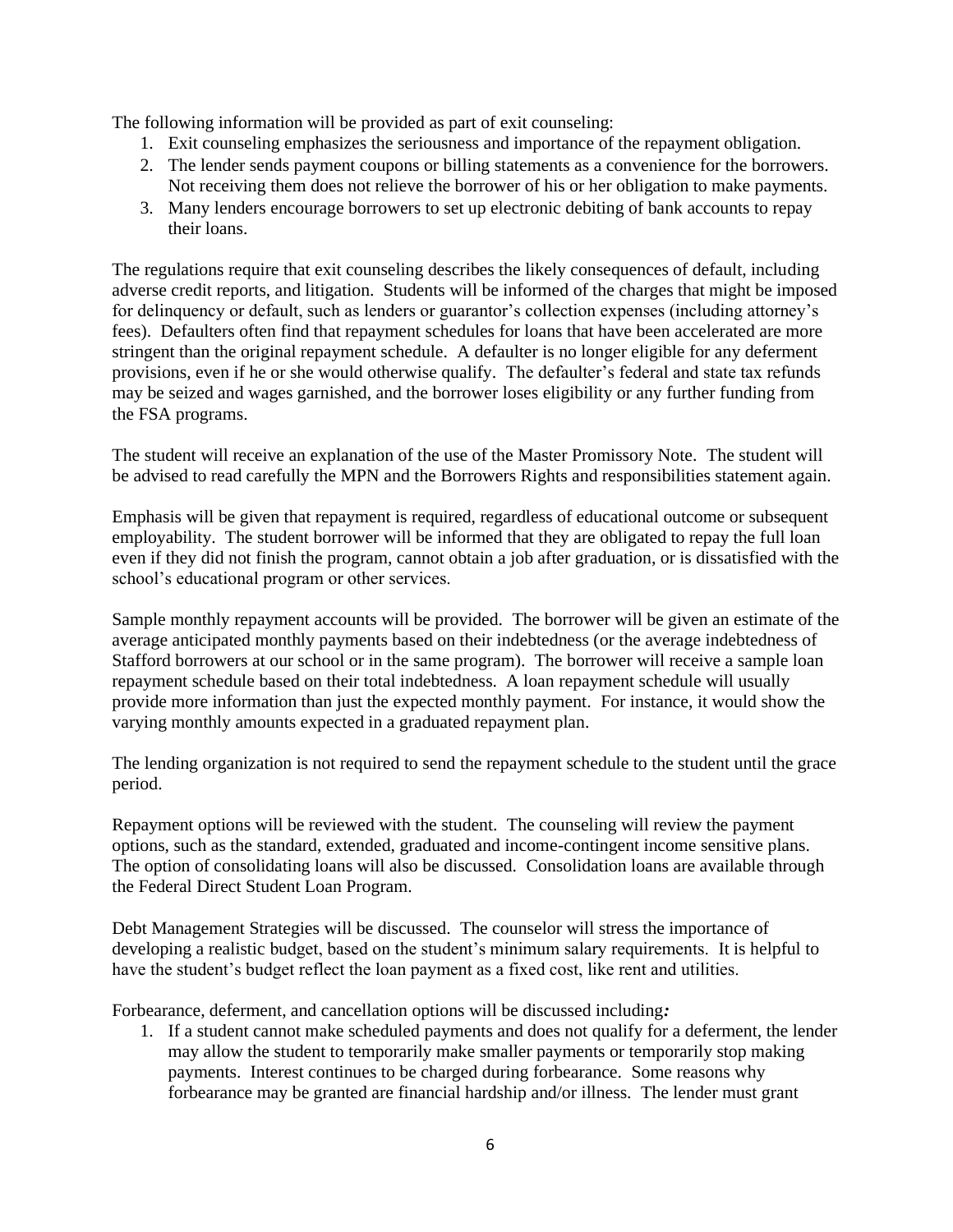forbearance if the student has a monthly debt burden for Title IV loans that collectively equals or exceeds 20% of their total monthly gross income (for up to three years). There are several other reasons listed in the Borrowers Rights and Responsibilities.

2. Deferments mean that the student does not have to make payments in certain circumstances. If the student is attending school at least half-time, or if the student is unemployed, if the student is experiencing economic hardship as determined by federal law for up to three years. (See student's rights and responsibilities).

#### **The terms and conditions under which students receiving federal education loans may obtain deferments**

The following lists of deferments are available to students who have federal student loans.

#### **Deferment Definitions**

- 1. **Action Programs Deferment** Borrowers may postpone payments with this deferment type while serving full-time in the Action Programs for at least one year.
- 2. **Armed Forces Deferment** This deferment type may be used to postpone payments for a borrower serving in the military on active duty status.
- 3. **Dependent Student Enrolled at Least Half-time Deferment** Borrowers may postpone payments on a PLUS loan when the dependent student for whose education the loan was disbursed is enrolled at least half-time at an eligible school.
- 4. **Dependent Student Enrolled Full-time Deferment** Borrowers may postpone payments on a PLUS loan when the dependent student for whose education the loan was disbursed is enrolled full-time at an eligible school.
- 5. **Dependent Student in a Full-time Rehabilitation Training Program Deferment**  Borrowers may postpone payments on a PLUS loan when the dependent student for whose education the loan was disbursed is engaged in a full-time rehabilitation training program.
- 6. **Economic Hardship Deferment** This deferment postpones payments for a borrower during times of financial difficulty where the borrower receives public assistance, serves in the Peace Corps, receives the deferment on a Direct or Perkins loan, or meets specific income criteria.
- 7. **Full-time Student Deferment** Any borrower who is certified by an eligible school as enrolled on a full-time basis may receive this deferment.
- 8. **Graduate Fellowship Deferment** This deferment type postpones payments for borrowers engaged in a full-time course of study in a Graduate Fellowship program.
- 9. **Internship/Residency Deferment** This deferment type postpones payments for a borrower engaged in an Internship/Residency program.
- 10. **Less than Full-time but at Least Half-time Student** In order to qualify for this deferment, an eligible school must certify that the borrower is enrolled at least half-time.
- 11. **National Oceanic and Atmospheric Administration (NOAA) Deferment** Borrowers serving in the National Oceanic and Atmospheric Administration (NOAA) on active duty status may use this deferment type to postpone payments.
- 12. **Parental Leave Deferment** This deferment type may postpone payments for a pregnant borrower or one caring for a newborn child or a newly adopted child.
- 13. **Peace Corps Deferment** Borrowers may postpone payments with this deferment type while serving in the Peace Corps for at least one year.
- 14. **Public Health Service Deferment** This deferment type postpones payments for borrowers serving full-time as an officer in the Commissioned Corps of the Public Health Service.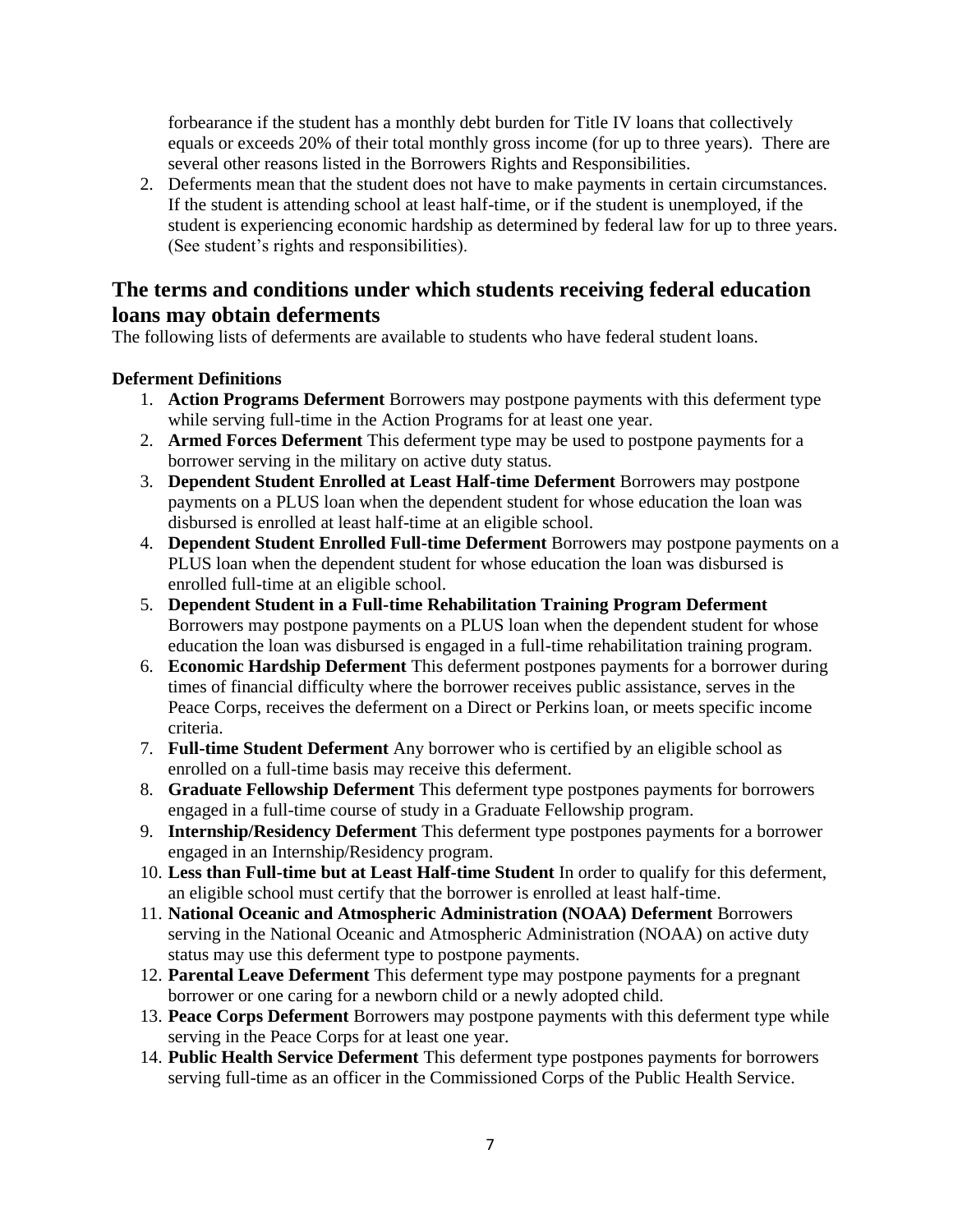- 15. **Rehabilitation Training Deferment** This deferment type is available for borrowers engaged in a full-time rehabilitation training program.
- 16. **Tax-exempt Organization Deferment** This deferment type may postpone payments for fulltime paid volunteers in a tax-exempt organization.
- 17. **Teacher Shortage Area Deferment** This deferment type is available to borrowers when teaching in a designated teacher shortage area.
- 18. **Temporary Total Disability Deferment** This deferment type may postpone payments for a borrower with a condition that prevents them from working or going to school, or who is caring for a disabled person.
- 19. **Unemployment Deferment**

This deferment type postpones payments for borrowers who are seeking full-time employment through registry with an employment agency or are receiving unemployment benefits.

#### 20. **Working Mother Deferment**

This deferment type may postpone payments for mothers who recently re-entered the workforce.

The student will be informed of the Availability of Loan Information on NSLDS and the availability of the FSA Ombudsman's Office. The borrower's loan history can be reviewed on NSLDS (PIN required for access). Students without Internet access can identify their loan holder by calling 1-800- 4-fed-aid. The borrower will be made aware that the information on the NSLDS site is updated by lenders and guarantors and may not be as current as the latest information from the loan holder. The Ombudsman's office is a resource for borrowers when other approaches to resolving student loan problems have failed. Normally the bank and/or guarantor can help with any problem.

Review the Student's Rights and Responsibilities: The student received this with the MPN at the beginning of the loan process and it should be reviewed again at the exit interview. The importance of keeping loan records will be reinforced with the student. The borrower should keep the loan repayment schedule provided by the lender when repayment begins as well as records of loan payments—including cancelled checks, money order receipts. The student should keep copies of any requests for deferment or forbearance, or any other correspondence with the loan holder.

The School will collect and update personal and contact information: During exit counseling, the aid office will obtain the borrower's expected permanent address after leaving school, the address of the borrower's next of kin, and the name and address of the borrower's expected employer (if known). A school will correct its records to reflect any changes in the borrower's name, address, Social Security Number, or references and will obtain the borrower's current driver's license number and state of issue. Within 60 days after the exit interview, the financial aid office will provide this information to the loan vendor.

The student will also be provided with the current name and address of the borrower's lender (or Federal Vendor), based on the latest information. An explanation will be given of how to complete deferment forms and how to prepare correspondence to the lender or vendor will also be included. Emphasis will be made that the borrower should always keep copies of all correspondence from and to them about their loans. It will be stressed that a borrower must make payments on their loans even if the borrower does not receive a payment booklet or a billing notice.

If the student borrower drops out without notifying the school, we will confirm that the student has either completed online counseling, or exit counseling material will be mailed to the borrower at their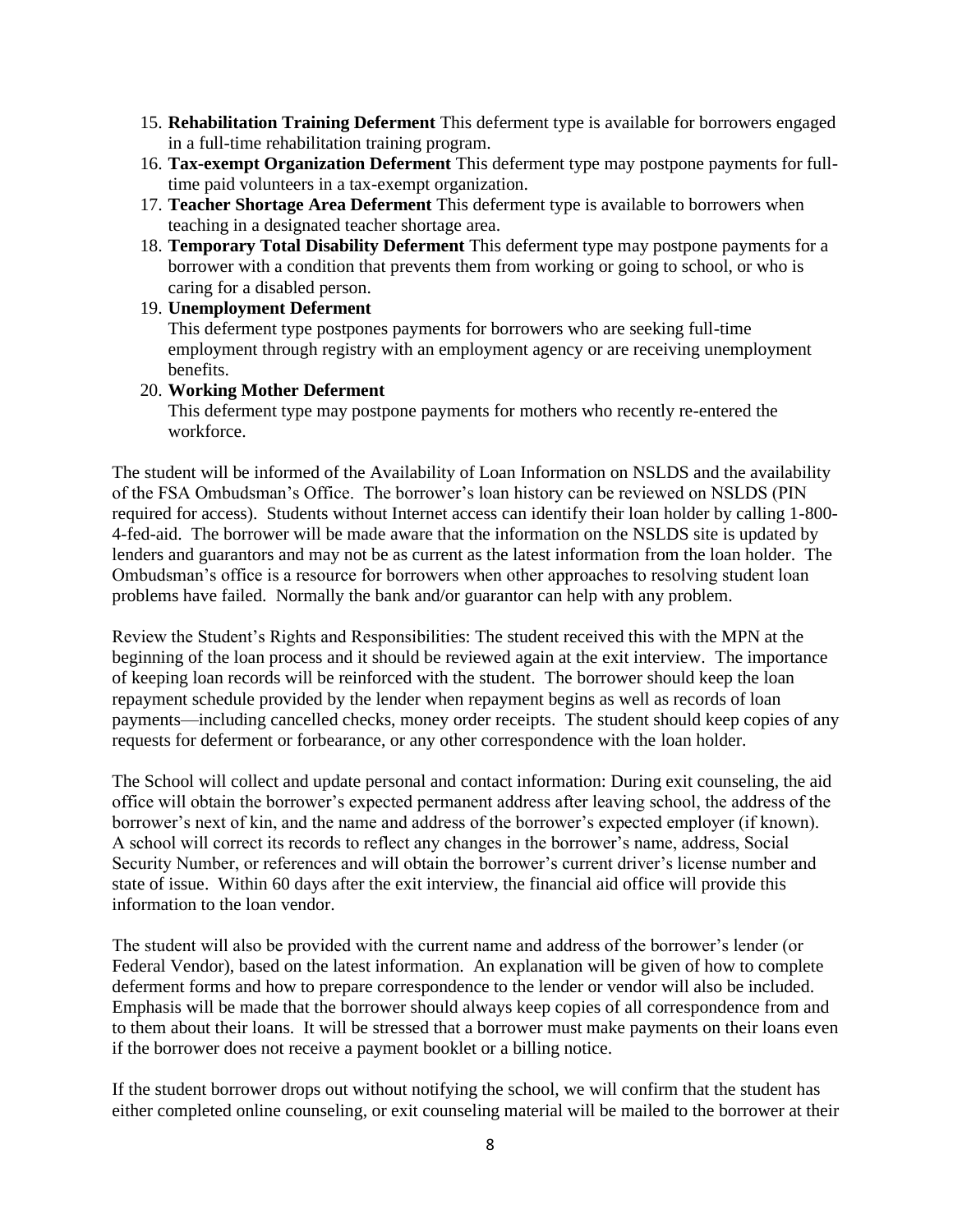last known address. The material must be mailed within 30 days of learning that a borrower has withdrawn or failed to participate in an exit counseling session. When we mail these exit materials, we are not required to use certified mail with a return receipt requested, but we must document in the student's file that the materials were sent. If the student fails to return the Exit Counseling material including the contact information, we are not required to take any further action.

Grace Period: Once the student withdraws, leaves school or graduates on the subsidized loans there is a grace period of six months. During this time no interest accrues on the subsidized loan. On an unsubsidized loan the interest is paid during the loan period but the principal is not paid until after the grace period. The borrower has a choice of paying the interest or having it capitalized – adding the accrued interest to the original loan principal. PLUS loan repayment begins sixty days after the second disbursement and interest begins at that point.

Repayment on all loans is up to ten years with a minimum repayment of \$50.00 per month.

## **The criteria for measuring satisfactory academic progress and how a student who has failed to maintain satisfactory progress may re-establish eligibility for federal aid (See copy of catalog for the full policy)**

#### **Determination of Progress**

Students meeting requirements at the payment period review points will be considered making Satisfactory Progress until the next scheduled payment period review. In order for a student to be considered making Satisfactory Progress, the student must meet both cumulative attendance average of Cosmetology Training Center (67%) and academic minimum requirements rate of 70% at the end of each payment period.

#### **Reinstatement of Financial Aid**

Title IV aid will be reinstated to students who have prevailed upon appeal regarding the status of Satisfactory Progress or who have re-established Satisfactory Progress.

#### **General Information about the school**

See catalog for the name, addresses and phone numbers of all agencies that have approval over Cosmetology Training Center. By putting a request in writing to the school director you may review the letter of accreditation and the license or letter of approval from the state agency that approves the school. This request will be honored within 30 days of receiving the written request.

#### **Special facilities and services available to disabled students**

No qualified handicapped person, by reason of the handicap, will be excluded from enrolling in a course of instruction. Additionally, the school will exert its best effort to provide reasonable special requirements for the handicapped person by nature of their handicap. If you would like to request academic adjustment or auxiliary aids, please contact the admissions office. You may request academic adjustments or auxiliary aids at any time. The admissions office is responsible for coordinating compliance with Section 504 of the Rehabilitation Act of 1973 and Title III of the Americans with Disabilities Act of 1990.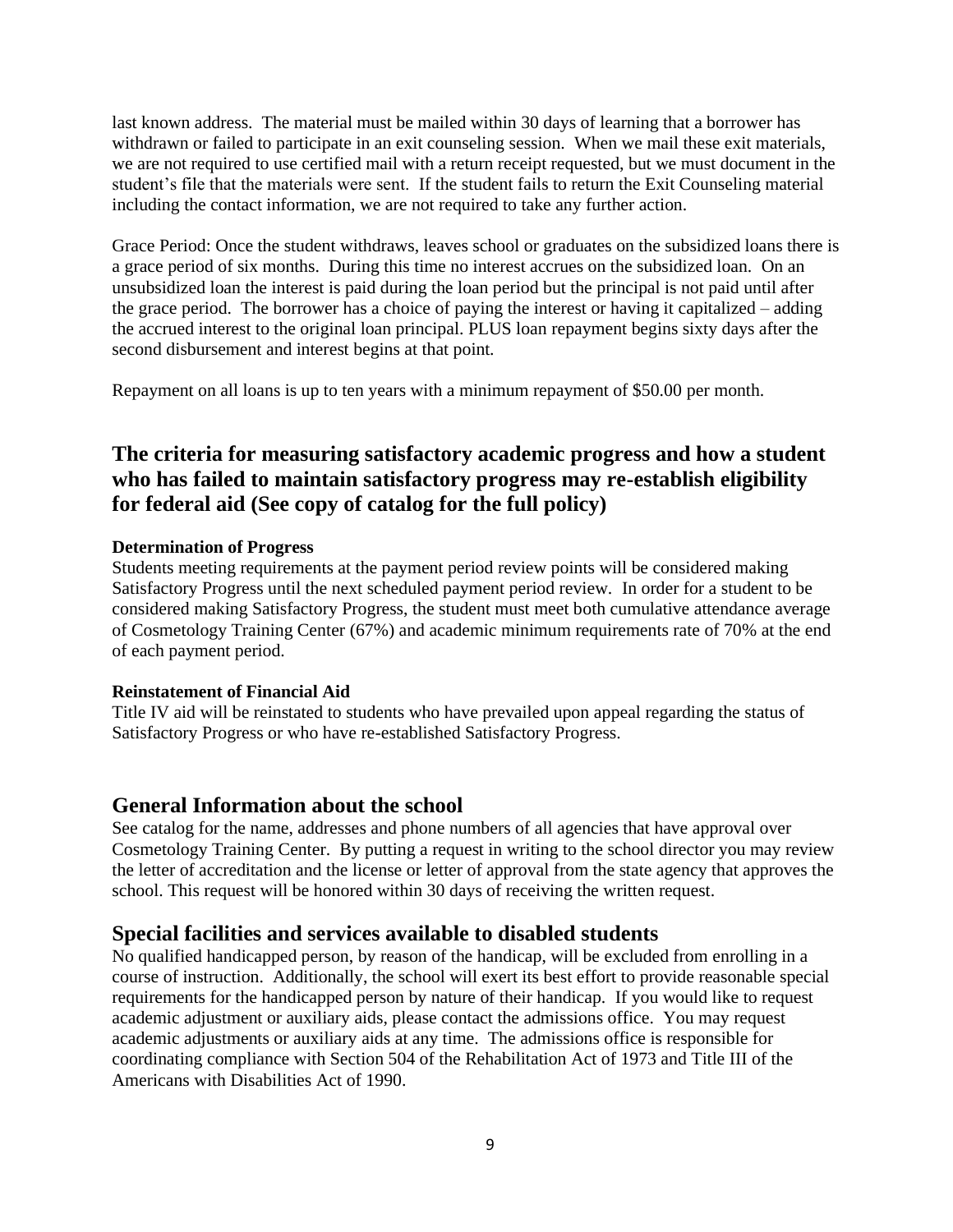Applicants who are persons with disabilities, as defined in paragraph 104.3 (j) of the regulation under Section 504 of the Rehabilitation Act of 1973, may apply for admittance into the program. The School will work with the applicant or student to determine whether reasonable accommodations can be effective and/or are available.

Any qualified individual with a disability requesting an accommodation or auxiliary aid or service should follow this procedure:

1) Notify the admissions office in writing of the type of accommodation needed, date needed, documentation of the nature and extent of the disability, and of the need for the accommodation or auxiliary aid. The request should be made at least four weeks in advance of the date needed. You may contact the admissions office by telephone at 337-237-6868.

2) The admissions office will respond within two weeks of receiving the request.

### **Withdrawal Policy:**

#### **Official Withdrawals**

The withdrawal process officially begins upon the request of the Withdrawal Form. Students will be advised as to their responsibilities and the form will be forwarded to the Financial Aid office for processing.

#### **Unofficial Withdrawals/Drop**

A Student who misses 30 consecutive days (unexcused) constitutes an unofficial withdrawal or a drop. Unofficial withdrawals are calculated, for return of funds, using the student's last date of class attendance, verified by either the instructor's or the school's attendance records.

The effective date of the termination for refund purposes will be the earliest of the following:

- 1. The last day of attendance from school's attendance records, or
- 2. Date student began the withdrawal process, or
- 3. Date student provided official notification of intent to withdraw in writing, or
- 4. Date student did not return at the expiration of an approved leave of absence.
- 5. Date of withdrawal as determined by the school:
	- a) Student is expelled,
	- b) Student not making satisfactory progress (attendance or academic)

## **Refunds will be totally consummated within 45 days after the effective date of termination. Upon a student's withdrawal, two calculations are formed:**

- 1. The Return of Title IV funds (To determine amounts earned from the Federal programs) and
- 2. Institutional Refund Policy or State Refund Policy if applicable

#### **Return of Title IV Funds:**

Only the Title IV programs are to be included in this calculation.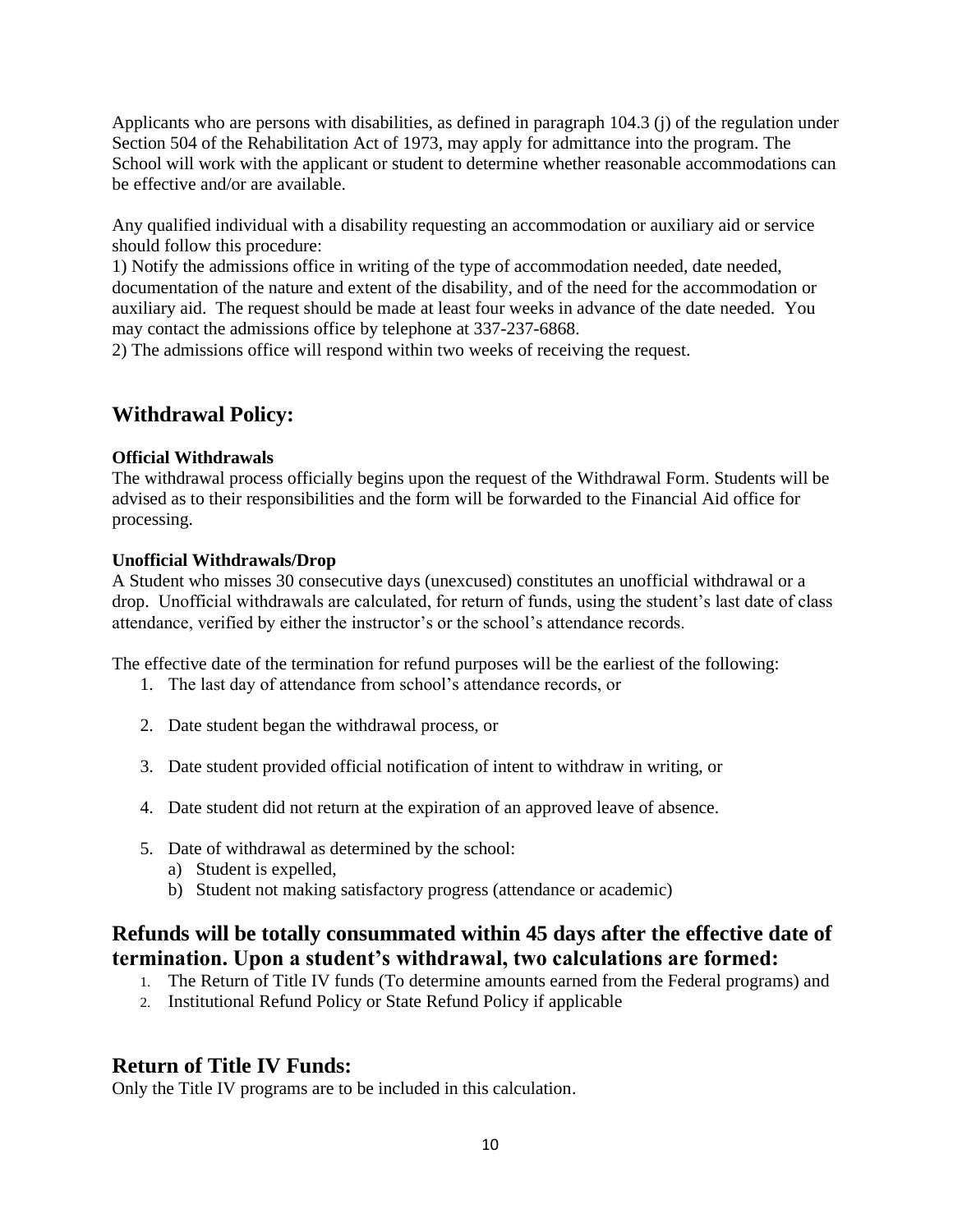You must keep in mind that when you apply for financial aid, you sign a statement that you will use the funds for educational purposes only. Therefore, if you withdraw before completing your program, a portion of the funds you received may have to be returned. The school will calculate the amount of tuition it must return to the Federal funds according to the policies listed below: The Return of Title IV Funds is NOT a Refund Policy. Instead, the Federal regulations (beginning with October 7, 2000) require the use of a Return to Title IV calculation to determine the amount of Title IV funds a student has earned as of the date he or she ceases attendance. Any student receiving Title IV funds will be subject to these regulations.

The law specifies how your school must determine the amount of Title IV program assistance that you earn if you withdraw from school. The Title IV programs that are covered by this law are: Federal Pell Grants, Federal Direct Stafford Loans, PLUS Loans, Federal Supplemental Educational Opportunity Grants (FSEOGs), Federal Perkins Loans and in some cases, certain state grant aid, GEAR UP grants, and Student Support Services grants to students.

When you withdraw during your payment period or period of enrollment (your school can define these for you and tell you which one applies) the amount of Title IV program assistance that you have earned up to that point is determined by a specific formula. If you received (or your school or parent received on your behalf) less assistance than the amount that you earned, you may be able to receive those additional funds. If you received more assistance than you earned, the excess funds must be returned by the school and/or you.

The amount of assistance that you have earned is determined on a pro rata basis. For example, if you completed 30% of your payment period or period of enrollment, you earn 30% of the assistance you were originally scheduled to receive. Once you have completed more than 60% of the payment period or period of enrollment, you earn all the assistance that you were scheduled to receive for that period.

If you did not receive all of the funds that you earned, you may be due a post-withdrawal disbursement. If the post-withdrawal disbursement includes loan funds, you may choose to decline the loan funds so that you don't incur additional debt. Your school may automatically use all or a portion of your post-withdrawal disbursement (including loan funds, if you accept them) for tuition, fees, and room and board charges (as contracted with the school). For all other school charges, the school needs your permission to use the post-withdrawal disbursement. If you do not give your permission, which some schools ask for when you enroll, you will be offered the funds directly. However, it may be in your best interest to allow the school to keep the funds to reduce your debt at the school.

If a student earned more aid than was disbursed to him/her, the institution would owe the student a post-withdrawal disbursement. From the date the institution determined the student withdrew, grant funds must be paid within 45 days, and loan funds must be paid within 180 days.

Return of Unearned Aid is allocated in the following order:

- 1. Unsubsidized Federal Direct Stafford Loan
- 2. Subsidized Federal Direct Stafford Loan
- 3. Federal Perkins Loan
- 4. Federal Direct Parent (Plus) Loan
- 5. Federal Pell Grant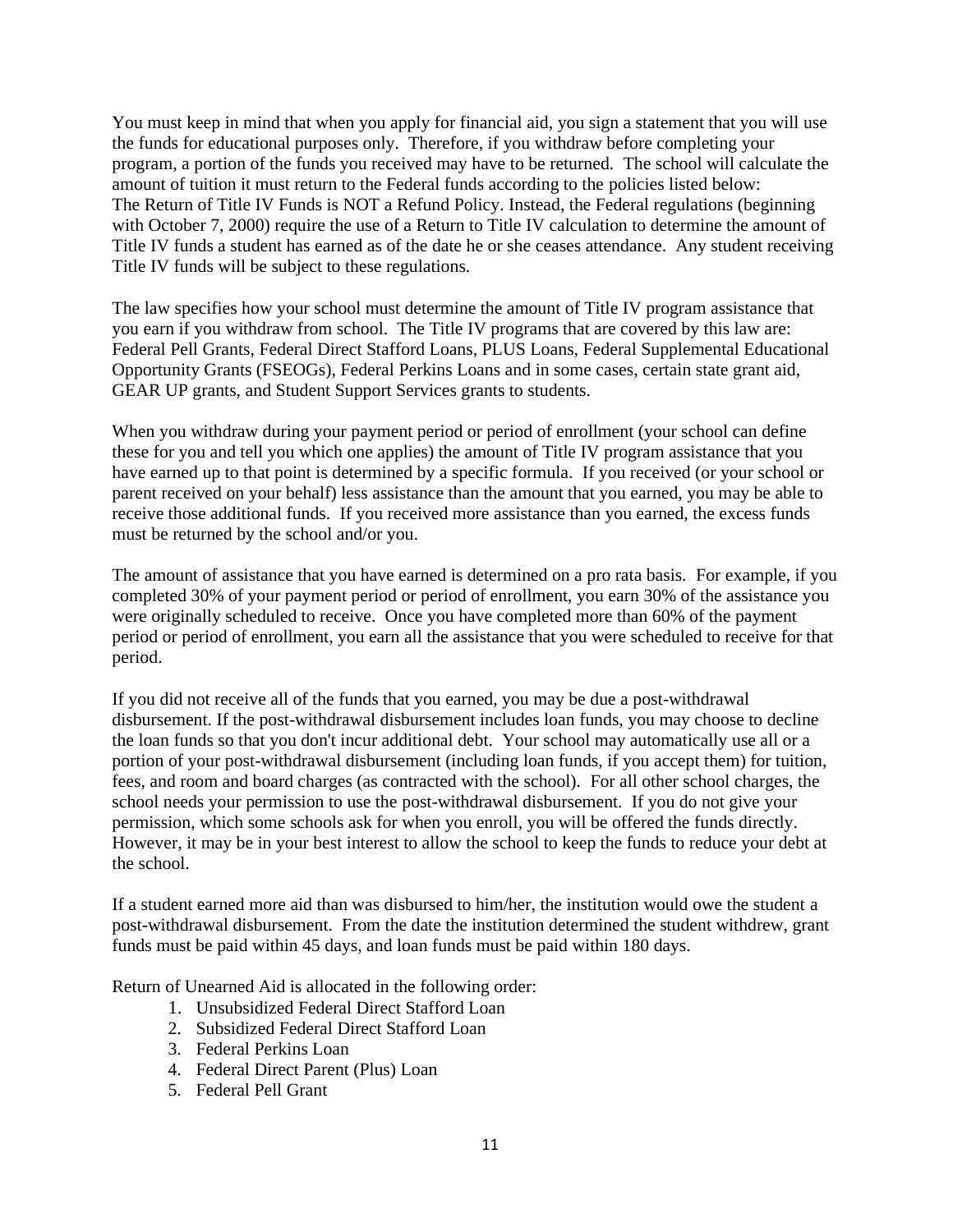- 6. Federal Supplemental Opportunity Grant
- 7. Other Title IV Assistance

There are some Title IV funds that you were scheduled to receive that you cannot *earn* once you withdraw because of other eligibility requirements. For example, if you are a first-time, first-year undergraduate student and you have not completed the first 30 days of your program before you withdraw, you will not earn any Direct loan funds that you would have received had you remained enrolled past the 30th day.

Title IV Future Professionals reentering within 180 days of withdrawal date will resume at the same status as prior to withdrawal.

If you receive (or your school or parents receive on your behalf) excess Title IV program funds that must be returned, your school must return a portion of the excess equal to the lesser of:

- 1. Your institutional charges multiplied by the unearned percentage of your funds, or
- 2. The entire amount of excess funds.

The school must return this amount even if it did not keep this amount of your Title IV program funds. If your school is not required to return all of the excess funds, you must return the remaining amount.

Any loan funds that you must return, you (or your parent for a PLUS Loan) repay in accordance with the terms of the promissory note. That is, you make scheduled payments to the holder of the loan over a period of time.

Any amount of unearned grant funds that you must return is called an *overpayment*. The amount of a grant overpayment that you must repay is half of the received amount. You must make arrangements with your school or the Department of Education to return the unearned grant funds.

The requirements for Title IV program funds when you withdraw are separate from any refund policy that your school may have. Therefore, you may still owe funds to the school to cover unpaid institutional charges. Your school may also charge you for any Title IV program funds that the school was required to return. If you don't already know what your school's refund policy is, you can ask your school for a copy. Your school can also provide you with the requirements and procedures for officially withdrawing from school.

If you have questions about your Title IV program funds, you can call the Federal Student Aid Information Center at 1-800-4-FEDAID (1-800-433-3243). TTY users may call 1-800-730-8913. Information is also available on *Student Aid on the Web* at www.studentaid.ed.gov.

The Return of Title IV Funds is NOT a Refund Policy. Instead, the Federal regulations (beginning with October 7, 2000) require the use of a Return to Title IV calculation to determine the amount of Title IV funds a student has earned as of the date he or she ceases attendance. Any student receiving Title IV funds will be subject to these regulations.

NOTE: If the initial amount of the overpayment owed by the student is \$25.00 or less, the student repayment requirement is forgiven.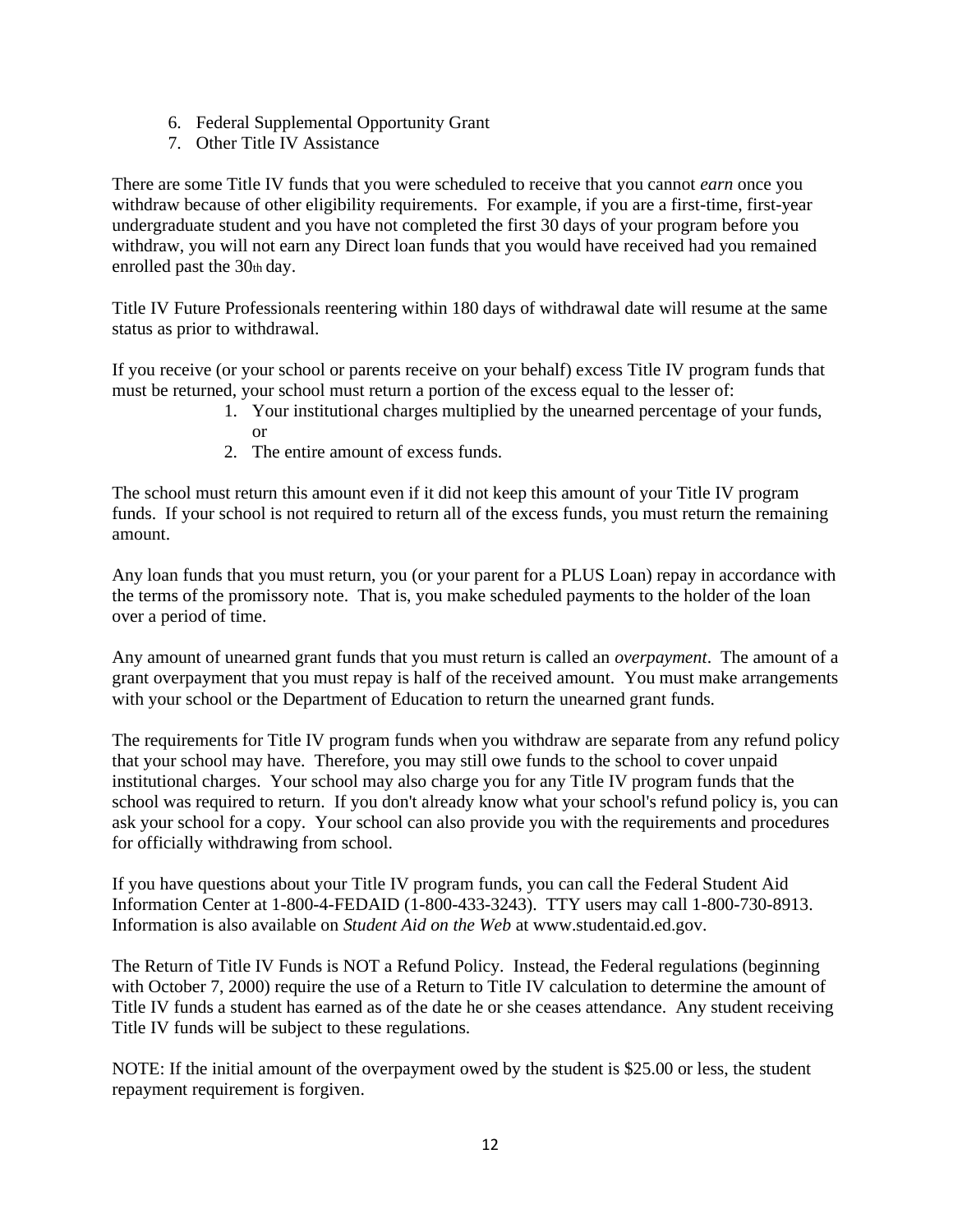# **The certificate programs, training, and other education programs offered;** See

school catalog for list of program or programs being taught

## **The availability of a GED program, if the school admits students who do not have a high school diploma or equivalent**

Cosmetology Training Center does not offer a GED program as part of the Institution.

#### **Instructional, laboratory, and other school facilities associated with academic programs;**

See school catalog for description of school facilities

### **The school's campus security report;**

## **CRIME STATISTICS**

The Campus Security Act (Public Law 102-26) requires postsecondary institutions to disclose the number of instances in which certain specific types of crimes have occurred in any building or on any property owned or controlled by this institution which is used for activities related to the educational purpose of the institution and/or any building or property owned or controlled by student organizations recognized by this institution. In compliance with that law, the following reflects this institution's crime statistics for the period between 1/1/2018 and 12/31/2020

**The following criminal offenses, published each year and must be reported no later than October 1 of each year, include any crime statistics that occurred on campus during the previous three calendar year periods.**

\*Date updated as of 9/23/2021

#### **Report Distribution Date:**

| <b>Crimes Reported</b>                                        | 2018 | 2019 | 2020     | <b>Location:</b><br>$C =$ Campus<br>$N=Non-$<br>campus<br><b>P=Public Area</b> | *Hate<br><b>Crime</b> |
|---------------------------------------------------------------|------|------|----------|--------------------------------------------------------------------------------|-----------------------|
| <b>Criminal Homicide</b>                                      |      |      |          |                                                                                |                       |
| Murder (Includes non-<br>$\bullet$<br>negligent manslaughter) | 0    | 0    | $\theta$ | C, N, P                                                                        | 0                     |
| Negligent manslaughter<br>$\bullet$                           | 0    | 0    | $\Omega$ | C, N, P                                                                        |                       |
|                                                               |      |      |          |                                                                                |                       |
| <b>Sex Offenses</b>                                           |      |      |          |                                                                                |                       |
| $Sex$ offenses – forcible                                     | 0    |      |          | C, N, P                                                                        |                       |

#### **Occurrences within the 2018, 2019 and 2020 Calendar Years**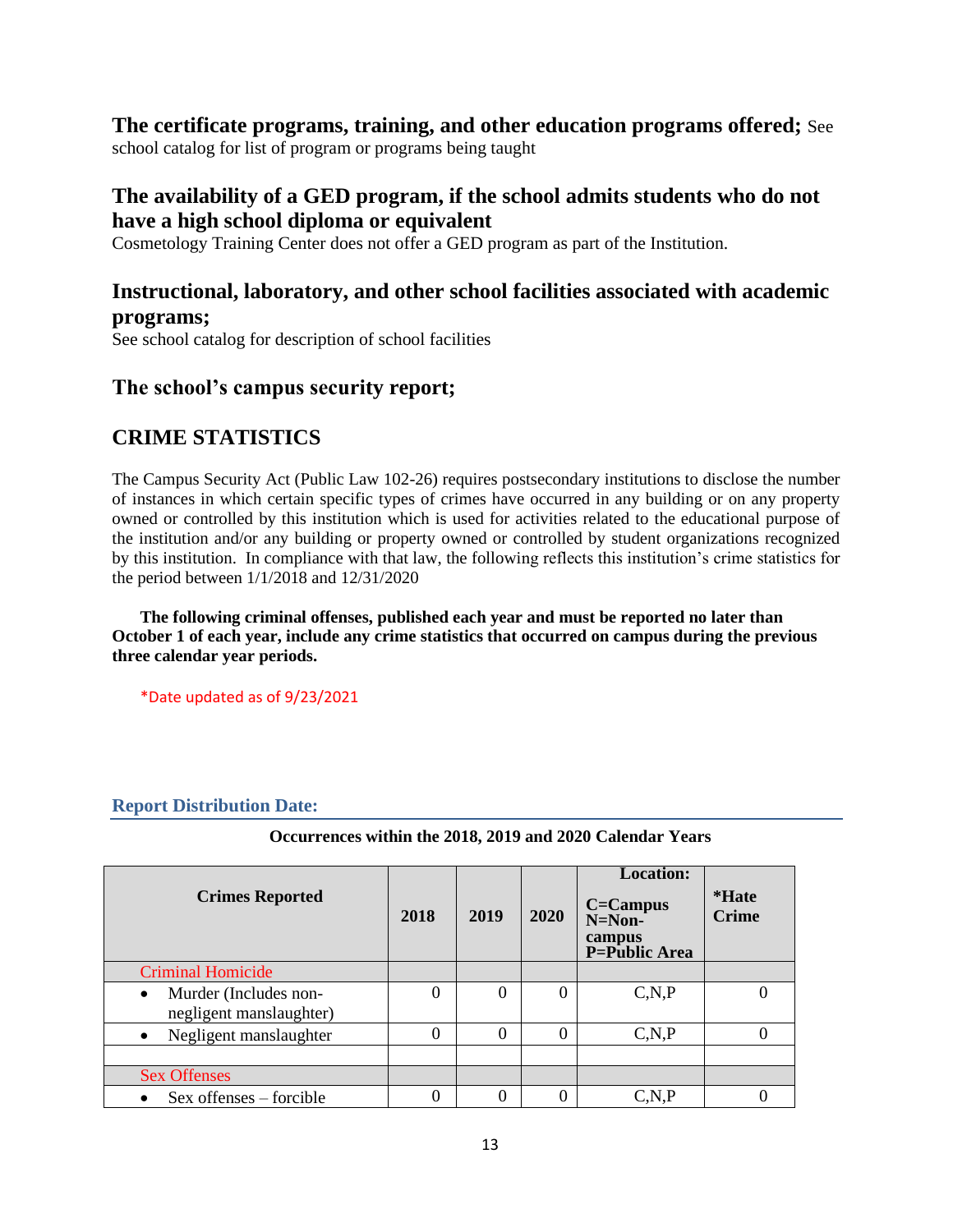| Sex offenses - non-forcible                     | 0              | $\overline{0}$ | $\overline{0}$   | C, N, P | $\overline{0}$ |
|-------------------------------------------------|----------------|----------------|------------------|---------|----------------|
| Robbery                                         | 0              | $\theta$       | $\overline{0}$   | C, N, P | $\Omega$       |
| Aggravated assaults                             | $\overline{0}$ | $\theta$       | $\overline{0}$   | C, N, P | $\Omega$       |
| <b>Burglaries</b>                               | $\overline{0}$ |                |                  | N, P    | 0              |
| Motor Vehicle Thefts (on                        | $\overline{0}$ | $\theta$       | $\overline{0}$   | C, N, P | $\theta$       |
| Campus)                                         |                |                |                  |         |                |
| Arson                                           | $\overline{0}$ | $\overline{0}$ | $\overline{0}$   | C, N, P | $\theta$       |
| $Larceny - Theft$                               |                | $\mathfrak{D}$ | $\boldsymbol{0}$ | C, N, P | 0              |
| Simple Assault                                  |                | $\overline{0}$ | $\overline{0}$   | C, N, P | $\theta$       |
| Intimidation                                    | 0              | $\overline{0}$ | $\overline{0}$   | C, N, P | 0              |
| Destruction/Damage /Vandalism                   | $\overline{0}$ | $\theta$       | $\Omega$         | C, N, P | $\Omega$       |
| of property                                     |                |                |                  |         |                |
| Any other Crime involving bodily                | $\theta$       | $\Omega$       | $\Omega$         | C.N.P   | $\Omega$       |
| injury                                          |                |                |                  |         |                |
| Number of arrests made for the following crimes |                |                |                  |         |                |
| Liquor Laws                                     | $\theta$       | $\Omega$       | $\Omega$         | C, N, P | $\Omega$       |
| Drug Laws                                       | $\overline{0}$ | $\overline{0}$ | $\overline{0}$   | C, N, P | $\Omega$       |
| <b>Illegal Weapons Possession</b>               | $\overline{0}$ | $\overline{0}$ | $\overline{0}$   | C, N, P | $\theta$       |
| Domestic violence                               | $\theta$       | $\theta$       | $\theta$         | C, N, P | $\Omega$       |
| Dating violence                                 | $\Omega$       | $\theta$       | $\theta$         | C, N, P | $\Omega$       |
| <b>Stalking</b>                                 | $\theta$       | $\Omega$       | $\overline{0}$   | C, N, P | 0              |

#### **Hate Offenses:**

The school must report by category of prejudice the following crimes reported to local police agencies or to a campus security authority that manifest evidence that the victim was intentionally selected because of the victim's actual or perceived race, gender, religion, sexual orientation, ethnicity, or disability, as prescribed by the Hate Crimes Statistics Act (28 U.S.C 534) occurred.

#### **Crimes Against Women**

The HEA defines the new crime categories of domestic violence, dating violence, and stalking in accordance with section 40002(a) of the Violence Against Women Act of 1994 as follows:

- "Domestic violence" means a "felony or misdemeanor crime of violence committed by—
	- A current or former spouse or intimate partner of the victim,
	- A person with whom the victim shares a child in common,
	- A person who is cohabitating with or has cohabitated with the victim as a spouse or intimate partner,
	- A person similarly situated to a spouse of the victim under the domestic or family violence laws of the jurisdiction receiving grant monies [under the VAWA],
	- Any other person against an adult or youth victim who is protected from that person's acts under the domestic or family violence laws of the jurisdiction"
- "Dating violence" means "violence committed by a person
	- Who is or has been in a social relationship of a romantic or intimate nature with the victim; and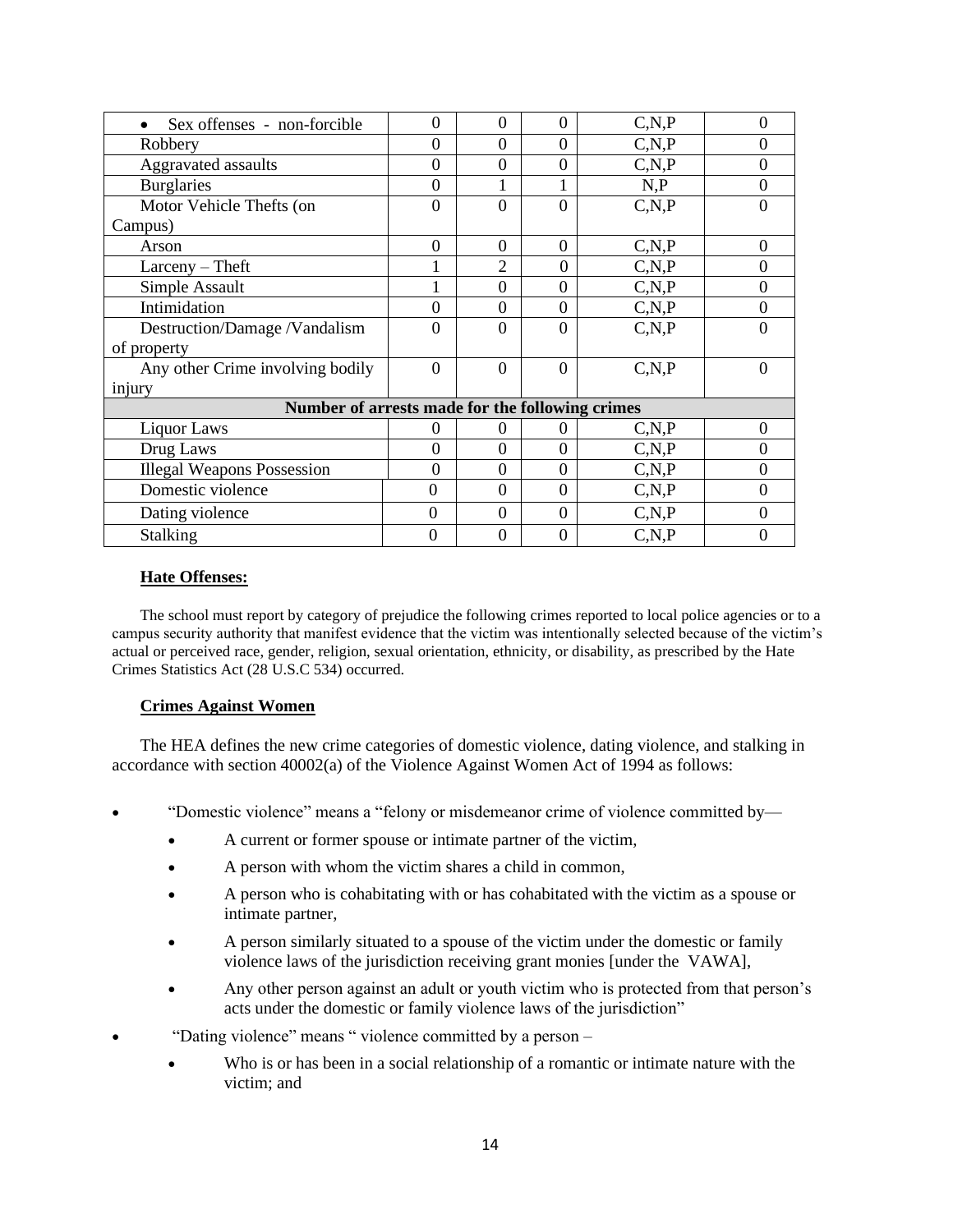- Where the existence of such a relationship shall be determined based on a consideration of the following factors:
	- The length of the relationship;
	- The type of the relationship; and
	- The frequency of interactions between the person involved in the relationship."
- "Stalking" means "engaging in a course of conduct directed at a specific person that would cause a reasonable person to –
	- Fear for his or her safety or the safety of others; or
	- Suffer substantial emotional distress."

#### **Contact Information:**

| Director's Office                          |
|--------------------------------------------|
| Instructor; Director                       |
| Lafayette Police Department                |
| <b>Emergency Dial 911</b>                  |
| Louisiana Domestic Violence 1.888.411.1333 |
| Sexual Assault hotline 1.800.777.8868      |
|                                            |
|                                            |

#### **General Information:**

- 1. This institution does not employ campus security personnel but encourages both its employees and students to immediately report suspected criminal activity or other emergencies to the nearest available campus security officer, institutional official and/or in the event of emergency to directly contact local law enforcement or other emergency response agencies by dialing (911).
- 2. All students and employees are required to report any crime or emergency to their institutional official promptly. If a student or employee wishes to report a crime on a voluntary or confidential basis, the institutional official will be prepared to record and report the crime, but not the name of the informant. The student or employee may, in order to maintain confidentiality, submit the information in writing to his/her institutional official without signature. If the student wishes not to maintain confidentiality, the student will contact his/her teacher or school official who in turn will contact the nearest supervisor to report criminal actions or emergencies to the appropriate agency by calling (911).

Preparation for the Annual Disclosure of Crime Statistics report is obtained by the institution's Director who contacts the police department for statistics and the institution's "Daily Incident Log", and then records those statistics.

3. Only students, employees and other parties having business with this institution should be on institutional property. Staff, faculty and students entering the premises must have and display at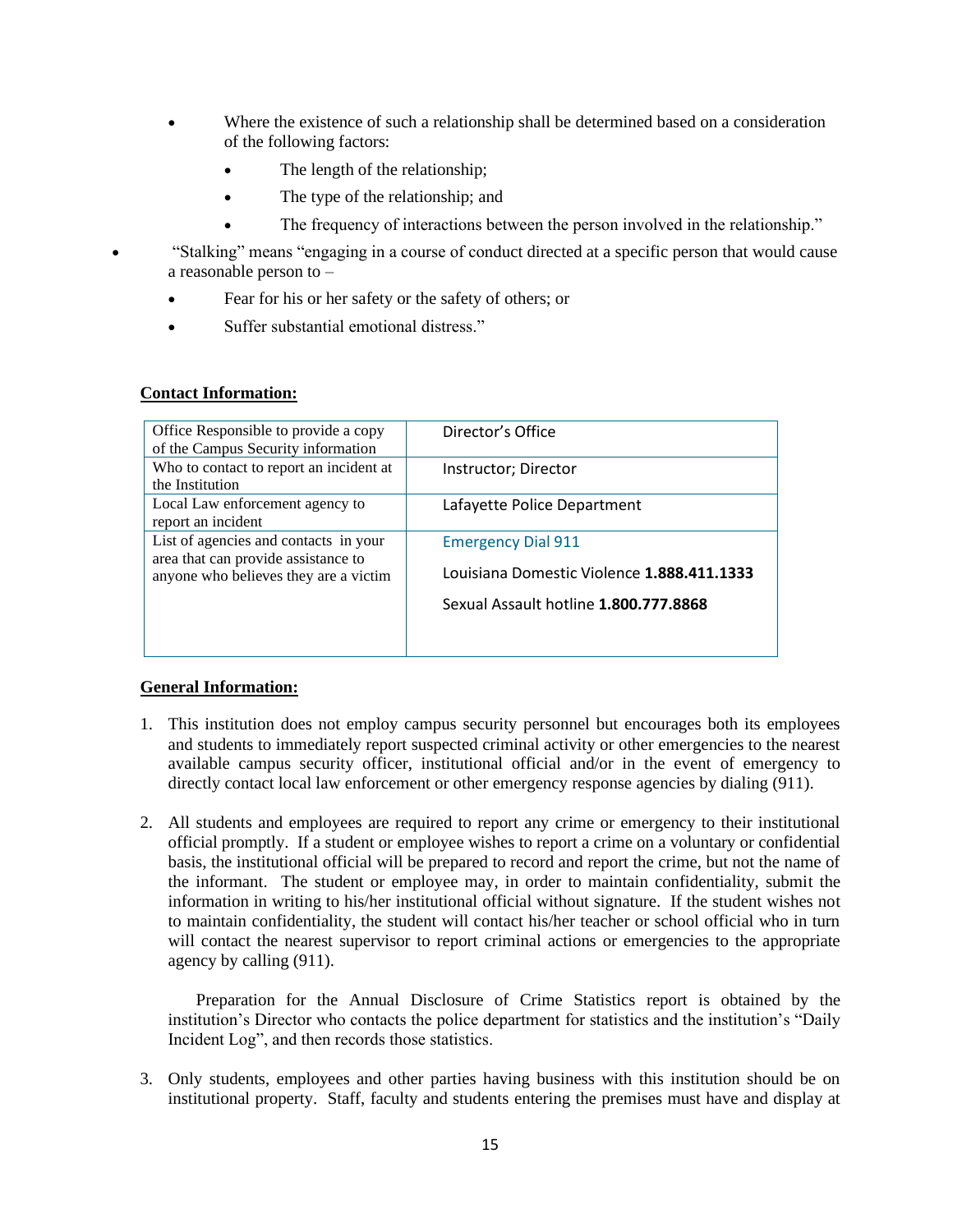all times an identification badge and/or the appropriate uniform. All rear access doors leading to the campus are closed and locked during evening hours starting at 3:00 pm. When the school closes for the night, the school's official or supervisor will inspect each room to see that it is empty and then lock down the campus. Other individuals present on institutional property at any time without the express permission of the appropriate institutional official(s) shall be viewed as trespassing and may as such be subject to a fine and/or arrest. In addition, students and employees present on institutional property during periods of non-operation without the express permission of the appropriate institutional official(s) shall also be viewed as trespassing and may also be subject to a fine and/or arrest.

- 4. Current policies concerning campus law enforcement are as follows:
	- a) Institution's officials have no powers of arrest other than the Citizens Arrest Law, and are required in the event of a crime or emergency to call the correct agency or dial (911) for the police and emergency services. The Citizens Arrest Law will be invoked only as a last resort, and after all other possibilities have been explored.
	- b) Employees shall contact their immediate or nearest ranking supervisor to report any criminal action or emergency to the appropriate agency by calling (911). If possible, in the interim, the institutional official shall attempt to non-violently deal with the crime or emergency with the appropriate agency. Individual discretion must be used, as undue risk should not be taken.
	- c) The institution currently has no procedures for encouraging or facilitating pastoral or professional counseling (mental health or otherwise), other than the student or employee is encouraged to seek such aid.
- 5. This institution does offer one regularly scheduled crime awareness or prevention program each year. Students are encouraged to exercise proper care in seeing to their own personal safety and the safety of others. The following is a description of policies, rules and programs designed to inform students and employees about the prevention of crimes on campus.
	- a) Do not leave personal property in classrooms
	- b) Report to your institutional official any suspicious persons.
	- c) Always try to walk in groups outside the school premises.
	- d) If you are waiting for a ride, wait within sight of other people
	- e) Employees (staff and faculty) will close and lock all doors, windows and blinds and turn off lights when leaving a room.
	- f) The "Crime Awareness and Campus Security Act" is available upon request to students, employees (staff and faculty) and prospective students.
	- g) The School has no formal program, other than orientation, that disseminates this information. All information is available on request.
	- h) Information regarding any crimes committed on the campus or leased/attached properties (parking lot) will be available and posted in a conspicuous place within two (2) business days after the reporting of the crime and be available for sixty (60) business days during normal business hours, unless the disclosure is prohibited by law, would jeopardize the confidentiality of the victim, or (if an ongoing criminal investigation) the safety of an individual, cause a suspect to flee to evade detection, or result in the destruction of evidence. Once the reason for the lack of disclosure is no longer in force, the institution must disclose the information. If there is a request for information that is older than sixty 60 days, that information must be made available within two (2) business days of the request.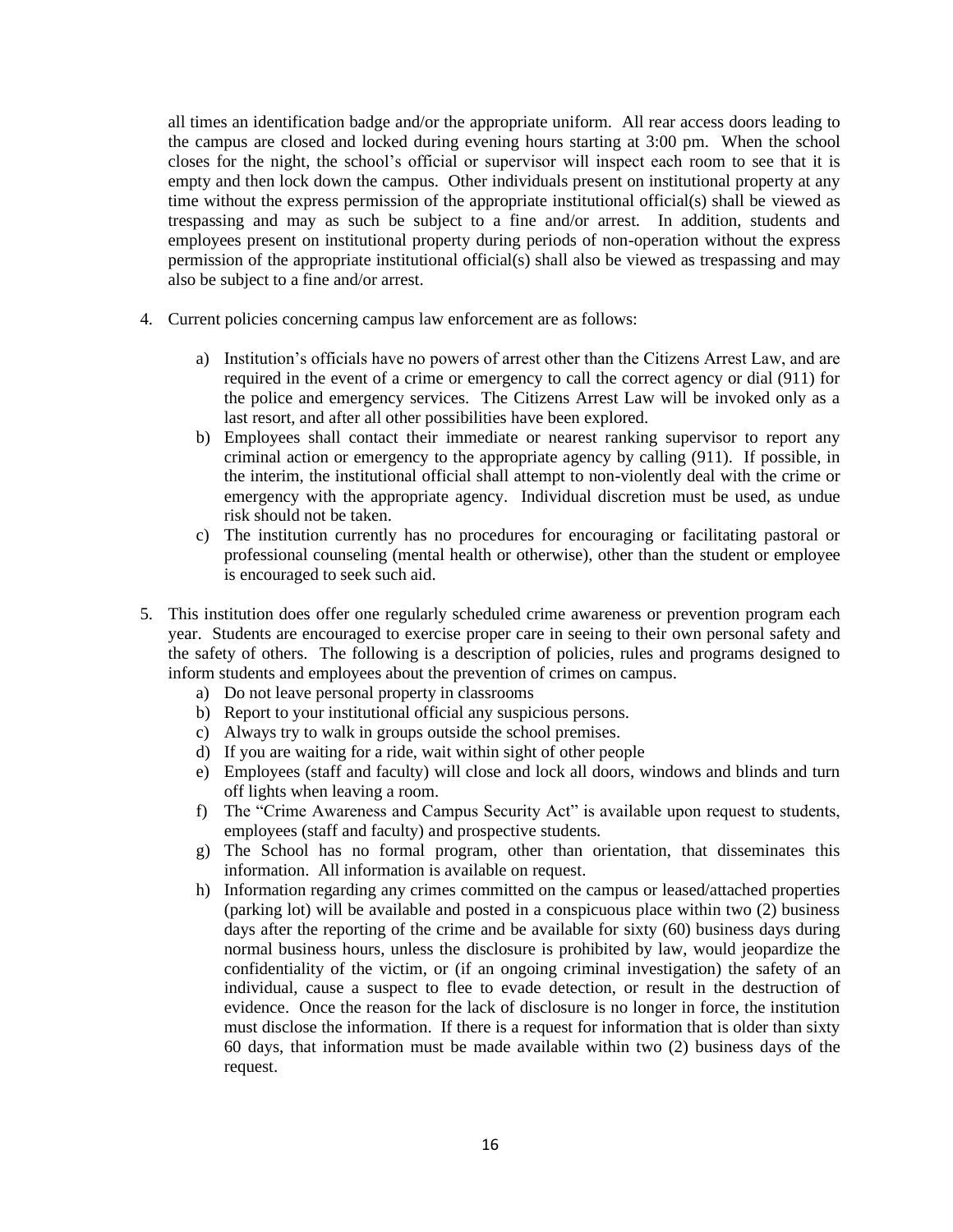- 6. The institution does offer one regularly scheduled crime awareness or prevention program each year other than orientation where all the institution's policies and regulations are properly disclosed to prospective students.
- 7. All incidents shall be recorded in the Institutions daily Incident Log located on campus in the Administration Office. The log includes the date, time, location, incident reported, and disposition of incident and the name of the person who took the report. The report must be entered in the log within two (2) business days after it is reported to the school's official, unless that disclosure is prohibited by law or would endanger the confidentiality of the victim.
- 8. This institution does not permit the sale, possession or consumption of alcoholic beverages on school property and adheres to and enforces all state underage-drinking laws.
- 9. The institution does not permit the possession, use or sale of illegal drugs by its employees and students and adheres to and enforces all state and Federal drug laws. The violations of these policies by students or employees may result in expulsion, termination and/or arrest.
- 10. Information concerning drug and alcohol abuse education program are posted on campus and is distributed annually to students and staff. *(Institutions are advised to make available to students and staff members information on an agency that provides counseling and help on drug and alcohol abuse education).*
- 11. Sexual assaults (criminal offences) on campus will be reported immediately to the institution's official, who will report it to (911) emergency and police units. The person who was victimized will be encouraged to seek counseling at a rape crisis center and to maintain all physical evidence until such a time as that person can be properly transported to a hospital or rape crisis center for proper treatment. This institution has zero tolerance of such assault; the violation of this policy by students or employees may result in expulsion, while investigations are being followed, termination and/or arrest.
- 12. The Institution encourages all students and employees to be responsible for their own security and the security of others. Please report any known criminal offenses occurring on campus to the school administration.
- 13. In the event a sex offense should occur on campus, the victim should take the following steps:
	- Report the offense to the school administration.
	- Preserve any evidence as may be necessary to the proof of the criminal offense.
	- Request assistance, if desired, from school administration in reporting the crime to local law enforcement agencies.
	- Request a change in the academic situation if necessary.
- 14. On campus disciplinary action in cases of alleged sexual assault will be based on the findings of the law enforcement agency investigating the facts pertaining to the crime and other mitigating circumstances.
- 15. These records are available upon request through the administrative offices.
- 16. Information for crime victims about disciplinary proceedings. The institution must, upon written request, disclose to the alleged victim of any crime of violence, or a non-forcible sex offense, the results of any disciplinary proceedings conducted by the institution against a student who is the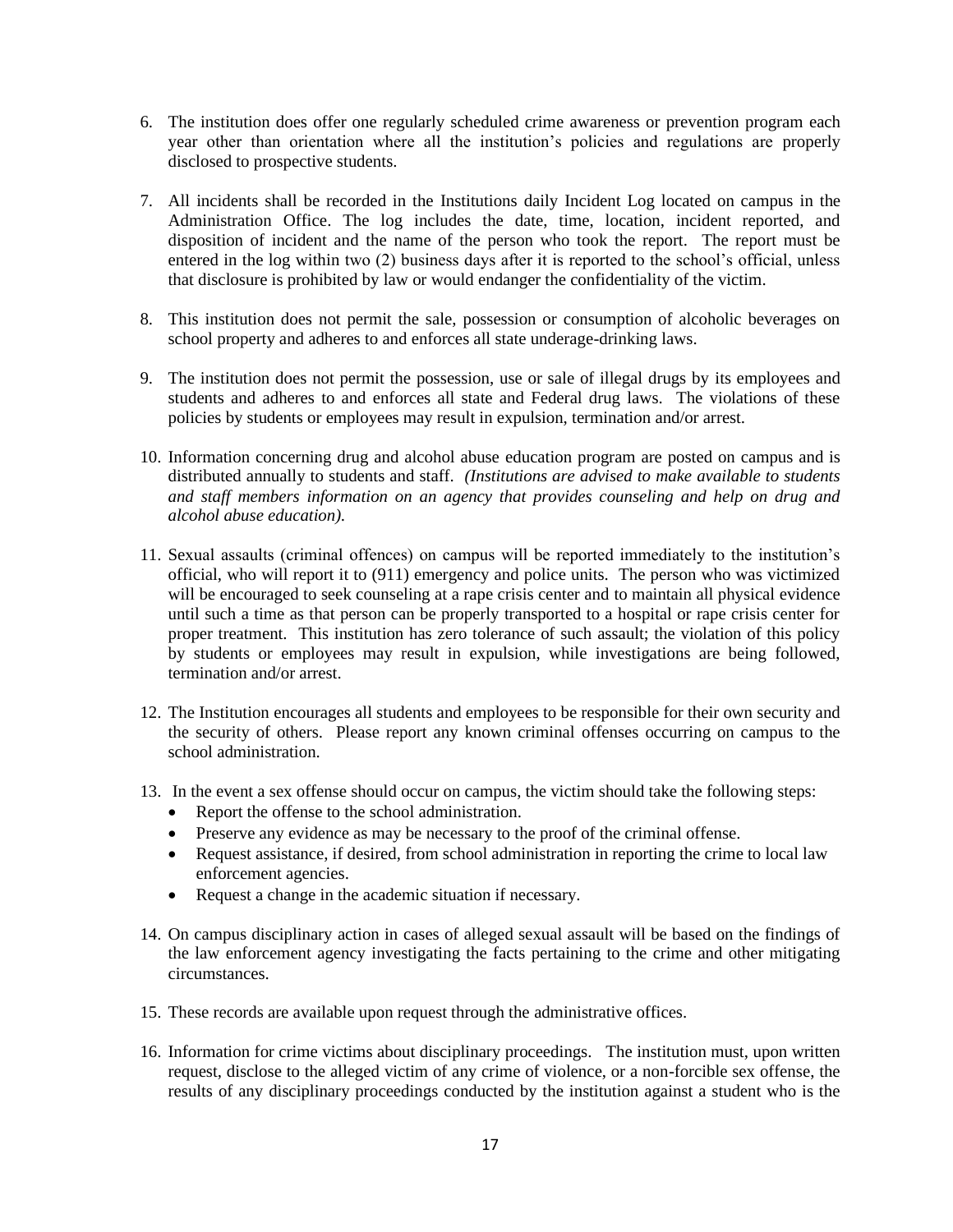alleged perpetrator of such crime or offense. If the alleged victim is deceased as a result of the crime or offense, the information shall be provided, upon request to the next of kin of the alleged victim. This provision applies to any disciplinary proceeding conducted by the institution on or after August 14, 2009.

17. As part of the Crime Control and Law Enforcement Act of 1994, the institution is required to make the following link/information available to the campus community where information can be accessed regarding registered sex offenders. Link: *<http://www.nsopw.gov/>*

#### **Fire Safety**

There were no fires reported on campus during the period.

#### **Timely Warning**

In the event that a situation arises, either on or off campus, that, in the judgment of the School Director or School Owner or other members of the administrative Staff present and in charge, constitutes an ongoing or continuing threat, a campus-wide "timely warning" will be issued. The notification will include a short description of the crime or incident, giving the time and date, location, reported offense, suspect description, and any other pertinent information used to facilitate the crime. The notification will also include personal safety information to aid members of the school in protecting themselves from becoming victims of a similar crime. The warning will be broadcast thru the message center to students, faculty and staff. Depending on the nature of the emergency, a decision will be made to utilize other methods or notification including posting of red colored flyers entitled 'Security Alert" on the building entrances.

#### **Emergency Evacuation Plan**

This school's campus consists of one building. If an emergency evacuation is required you will be notified by either your instructor or by intercom system. All effected members of the school will follow the emergency plan posted in the area you are currently located in. On an annual basis the institution will conduct an emergency evacuation drill. Each classroom has emergency evacuation procedures posted in the room. Please make yourself familiar with these evacuation procedures.

Students and employees should refer to the following person or agency when reporting or seeking help on a criminal incident. Please note that any emergency that requires immediate attention should not be waited upon to report to the school's officer but rather contact the appropriate agency by calling (911).

### **Contact information for student financial assistance and general institutional issues for attending a study abroad program that is approved for credit by the home school;**

Cosmetology Training Center does not currently have any agreements with any institutions overseas for training of students where credit received would be used to meet the graduation requirements of Cosmetology Training Center.

### **Information regarding the availability of FSA program funds for study abroad programs. (This does not apply to Cosmetology Training Center)**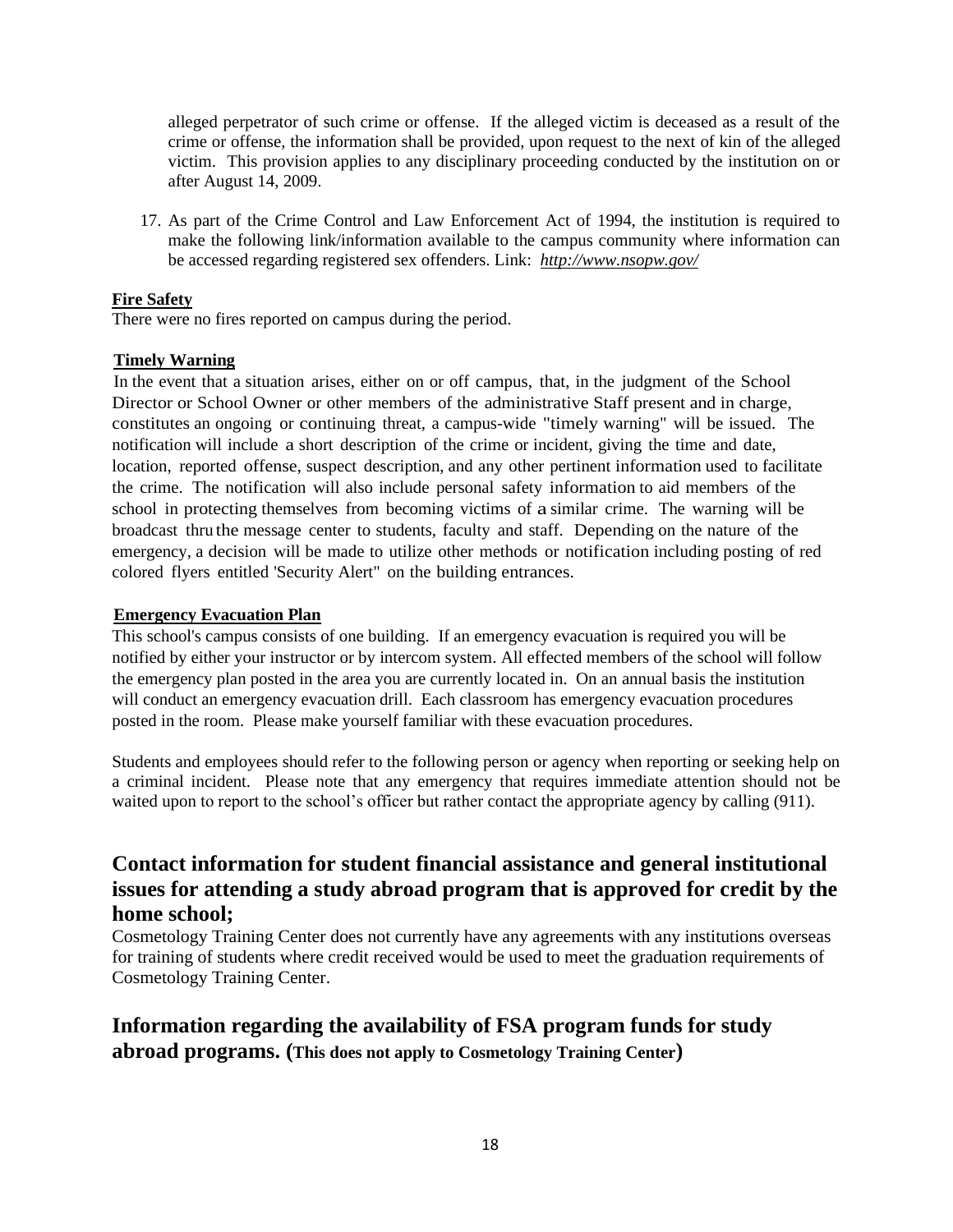If you are currently receiving financial aid from Cosmetology Training Center and the school has a program for study abroad you can use it for the study abroad program. Talk to your financial aid officer about what can and can't be applied to a program of study abroad.

The Higher Education Act (HEA) of 1992 mandated that a student can receive financial aid for study abroad if the student is enrolled in a program approved by the home institution. Moreover, the student would be eligible to receive "grants, loans, or work assistance without regard to whether the study abroad program is required as a part of the student's degree."

#### **Drug and alcohol abuse information:**

Last updated as of July 1, 2019 Last date distributed to all employees and currently enrolled students Oct. 1, 2021.

The following information includes the requirements of the Drug-Free Schools and Communities Act Amendments of 1989, Public Law 101-226 and what Cosmetology Training Center requires of Staff and Students.

Staff and Students are prohibited from the unlawful manufacture, distribution, possession, or use of illicit drugs or alcohol. This prohibition applies while on the property of the school or participating in any institutional activity. Students or employees who violate this policy will be subject to disciplinary action up to and including expulsion or termination from school or employment. Additionally, there are numerous local, state and federal laws, which can be used to punish violators. Penalties can range from suspension revocation and/or denial of a driver's license, to 20-50 years imprisonment at hard labor without benefit of parole. Property may also be seized. Community service may also be mandated.

Students could lose eligibility for financial aid, could be denied other federal benefits, such as Social Security, retirement, Welfare, health care benefits, disability and Veterans benefits. Public housing residents could also be evicted. Finally, a record of a felony or conviction in a drug-related crime may prevent a person from entering certain careers.

Drugs can be highly addictive and injurious to the body as well as one's self. People tend to lose their senses of responsibility and coordination.

There are drug or alcohol counseling, treatment and rehabilitation facilities in our area where advice and treatment are available. The telephone numbers of these facilities may be found in your local telephone book or yellow pages under Drug Abuse and Addiction – Information and Treatment. If other help is required for rape counseling or domestic violence, contact Louisiana Domestic Hotline at 1-888-411-1333.

There are national organizations that can be contacted for help. The Alcoholism and Drug Abuse Hotline is open 24 hours daily, 1-800-252-6465. The Cocaine Hotline, 1-800-444-9999, is also open 24 hours a day. The National Institute on Drug Abuse Hotline is available 8:00 AM to 2:00 AM, Monday through Friday and 11:00 AM to 2:00 AM on weekends, 1-800-662-4357.

## **Completion/graduation rates for the general student body**

See Disclosure on webpage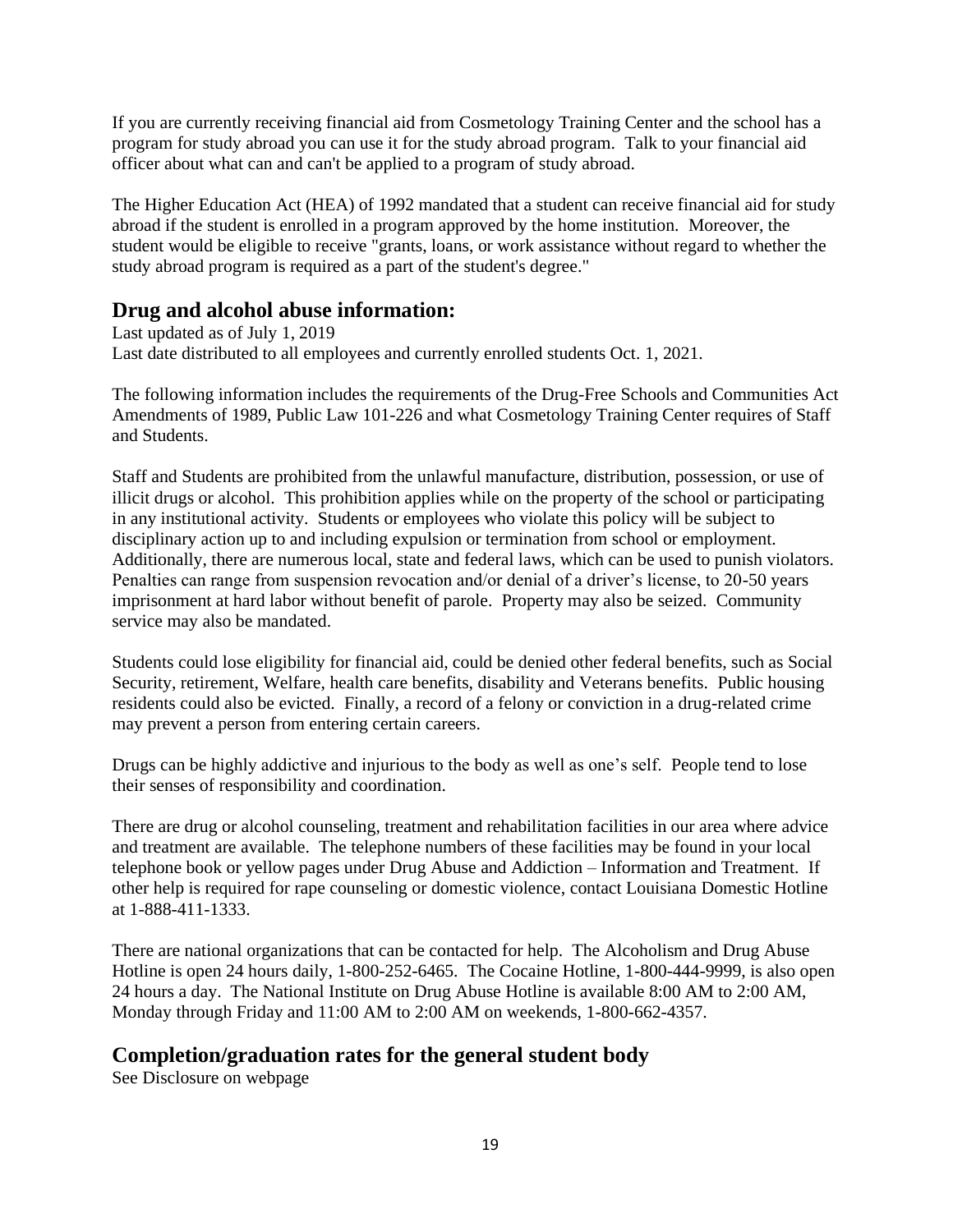#### **Type of Employment Students might expect to enter**

See catalog for list of jobs a graduate might be eligible for and Disclosure page for other related information.

## **FERPA**

The Family Educational Rights and Privacy Act (FERPA) is a Federal law that protects the privacy of student education records. The law applies to all schools that receive funds under an applicable program of the U.S. Department of Education. FERPA gives parents certain rights with respect to their children's education records. These rights transfer to the student when he or she reaches the age of 18 or attends a school beyond the high school level. Students to whom the rights have transferred are "eligible students."

Parents or eligible students have the right to inspect and review the student's education records maintained by the school. Schools are not required to provide copies of records unless, for reasons such as great distance, it is impossible for parents or eligible students to review the records. Schools may charge a fee for copies.

Parents or eligible students have the right to request that a school correct records which they believe to be inaccurate or misleading. If the school decides not to amend the record, the parent or eligible student then has the right to a formal hearing. After the hearing, if the school still decides not to amend the record, the parent or eligible student has the right to place a statement with the record setting forth his or her view about the contested information. Generally, schools must have written permission from the parent or eligible student in order to release any information from a student's education record. However, FERPA allows schools to disclose those records, without consent, to the following parties or under the following conditions:

School officials with legitimate educational interest;

- $\Box$  Other schools to which a student is transferring;
- $\Box$  Specified officials for audit or evaluation purposes;
- $\Box$  Appropriate parties in connection with financial aid to a student;
- □ Organizations conducting certain studies for or on behalf of the school;
- Accrediting organizations;
- $\Box$  To comply with a judicial order or lawfully issued subpoena;
- Appropriate officials in cases of health and safety emergencies; and
- □ State and local authorities, within a juvenile justice system, pursuant to specific State law.

Schools may disclose, without consent, "directory" information such as a student's name, address, telephone number, date and place of birth, honors and awards, and dates of attendance. However, schools must tell parents and eligible students about directory information and allow parents and eligible students a reasonable amount of time to request that the school not disclose directory information about them. Schools must notify parents and eligible students annually of their rights under FERPA. The actual means of notification (special letter, inclusion in a PTA bulletin, student handbook, or newspaper article) is left to the discretion of each school.

## **A list of the faculty and other instructional personnel;**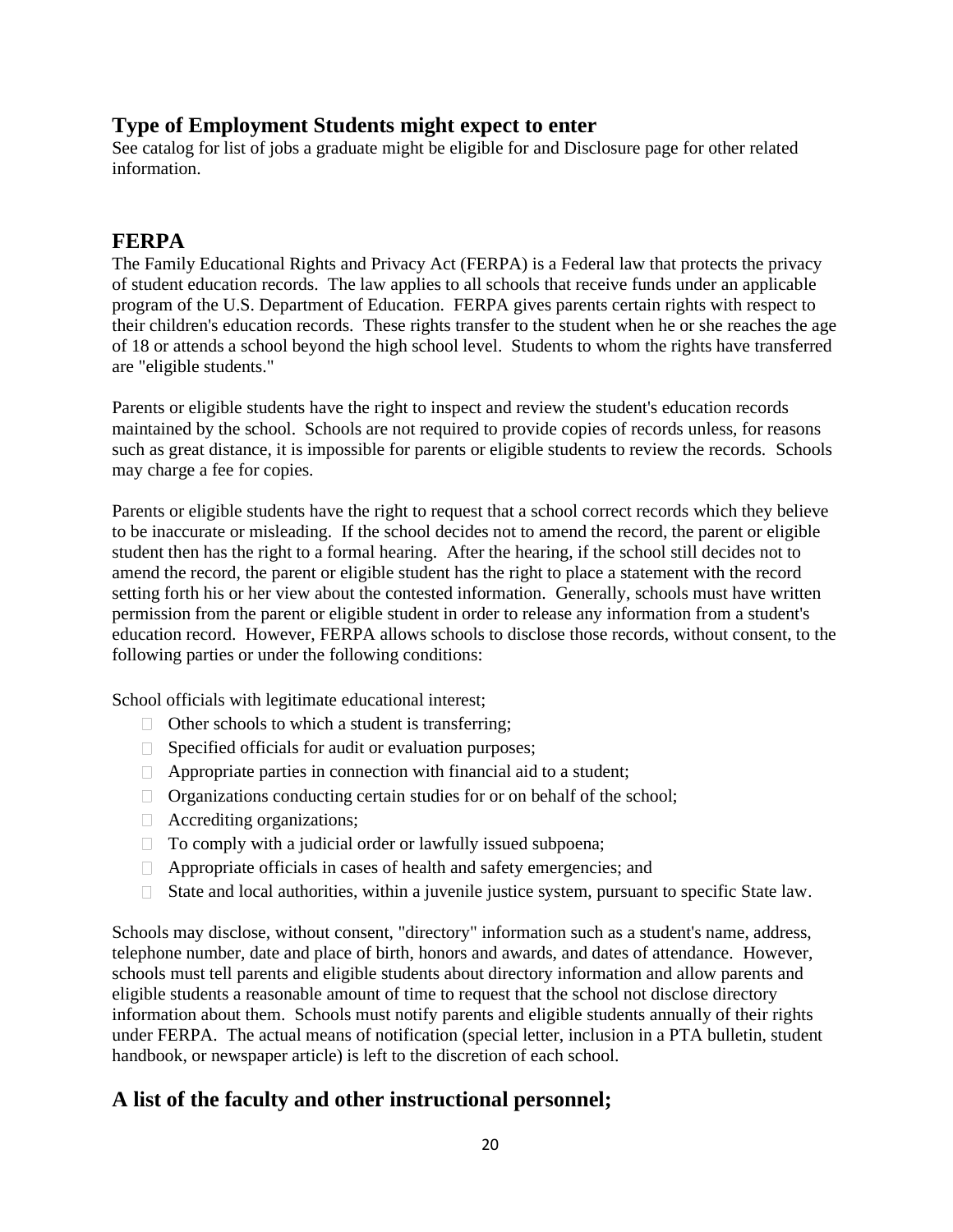See the catalog for a list of school faculty and instructional staff

#### **Policies and Sanctions related to copyright infringement**

Cosmetology Training Center prohibits copyright infringement. The school will take disciplinary action against any student who distributes unauthorized copyrighted materials including peer-to-peer file sharing and the prohibited use of the institution's information technology system for those activities. Any student involved in such an act will be reported to the proper authorities.

### **Constitution Day**

On September 17 of each year or the first day back to school Cosmetology Training Center will hold a day dedicated to the Constitution of the United States.

#### **Voter Registration**

You may pick up a voter registration form from the school's main office or by downloading the form from the following web site:

#### **http://www.sos.louisiana.gov/tabid/457/Default.aspx**

#### **Vaccination Policy**

Cosmetology Training Center does not require vaccinations at this time. The Louisiana State Board of Cosmetology also does not require licensees to have had any types of vaccinations.

## **Transfer Policy**

The school does not accept students who have acquired hours at another school, however, we may accept a student who has dropped from our school and applies to be readmitted. The school accepts them provided there are openings in their level of training and the student has paid any money owed the school. The student returns on probationary status for one month. They are credited for hours earned in our school once state board approves hours earned. The student is charged per hour according to the respective course for hours needed to complete the course plus \$100.00 registration fee or 15% of the contract price of the course, whichever is less.

| Cosmetology | $\sim$ | $$10.76$ per hour |
|-------------|--------|-------------------|
| Instructor  |        | \$9.33 per hour   |

Student must purchase any supplies necessary that is required by the school.

Transferability of Cosmetology Training Center credits to another institution is at the discretion of the accepting institution and it is the student's responsibility to determine whether or not credits will be accepted by the institution of the student's choice.

# **What the Acronyms Mean**

| EFC         | <b>Expected Family Contributions</b>   |
|-------------|----------------------------------------|
| <b>MPN</b>  | <b>Master Promissory Note</b>          |
| <b>PLUS</b> | Parent Loan for Undergraduate Students |